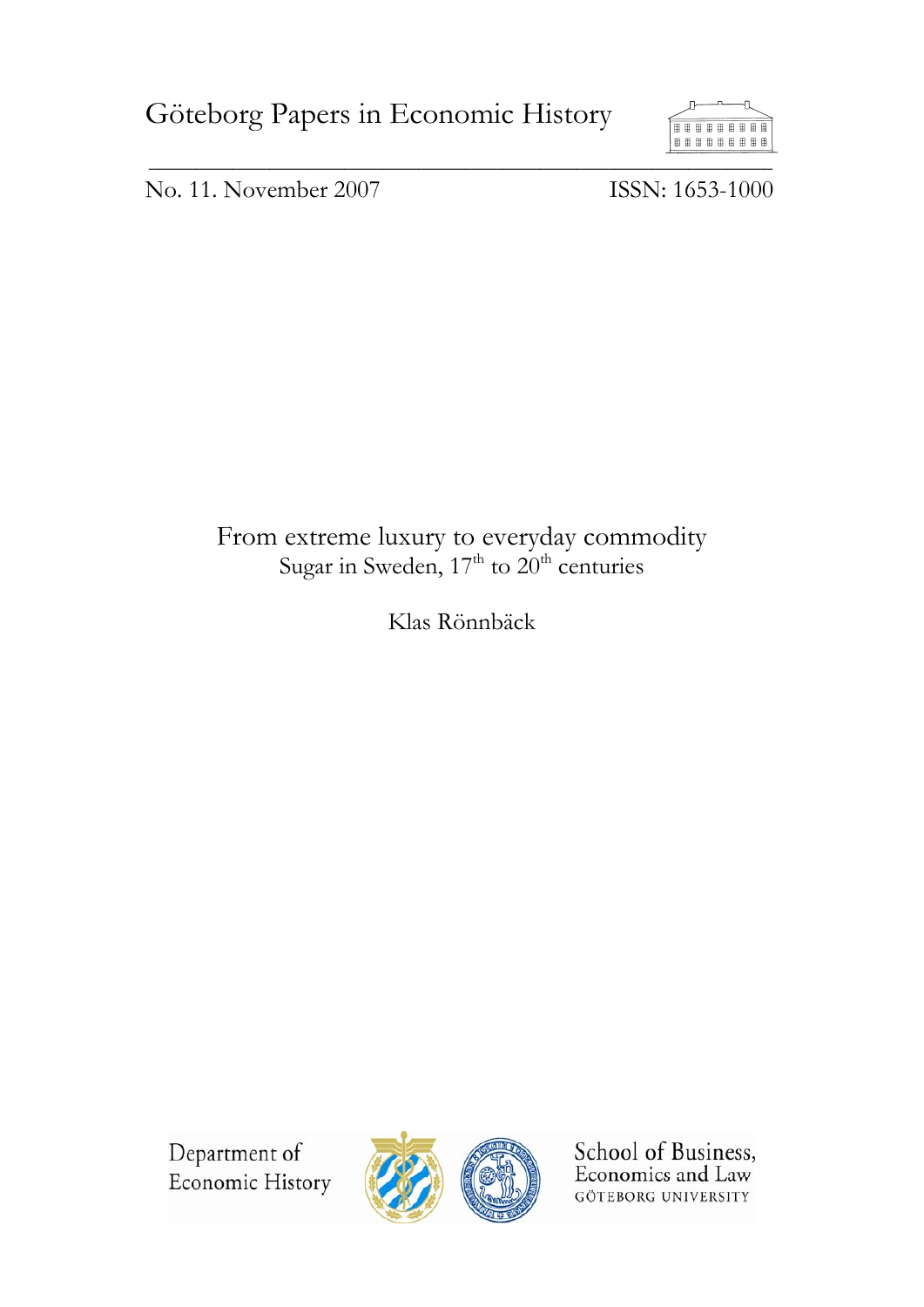# From extreme luxury to everyday commodity. Sugar in Sweden,  $17<sup>th</sup>$  to  $20<sup>th</sup>$  centuries<sup>\*</sup>

## Klas Rönnbäck

klas.ronnback@econhist.gu.se

## **(Paper presented at** Svenska Ekonomisk-historiska mötet, Stockholm, October 2007)

**Abstract:** This paper will focus upon the Swedish consumption of sugar, a product that illustrates the shift from being a luxury to being a mass-consumed commodity. Very little attention has been paid to the commodity of sugar by Swedish scholars, at least concerning the period prior to the introduction of the sugar beet in the late 19<sup>th</sup> century. The paper will try to answer three questions:

- When did sugar experience a shift from luxury to everyday commodity?
- What factors are important to explain the shift?
- What impacts did the increasing sugar consumption have, at home and abroad?

Regarding the last question, the paper most importantly presents a novel calculation of how large the 'ghost acreage' and slave labour population the Swedish consumption during the early modern era required.

**JEL:** N33, N36, N93

 $\overline{a}$ 

**Keywords:** Economic History, Price History, Consumption, Sugar, Sweden, Ghost acreage, Slavery

**ISSN:** 1653-1000 *online version* **ISSN:** 1653-1019 *print version* **©** The Author

<sup>\*</sup> The author would like to thank Staffan Granér, Svante Larsson, Carl-Johan Gadd, Doug Catterall, Irene Elmerot and Mats Morell for constructive comments on earlier drafts.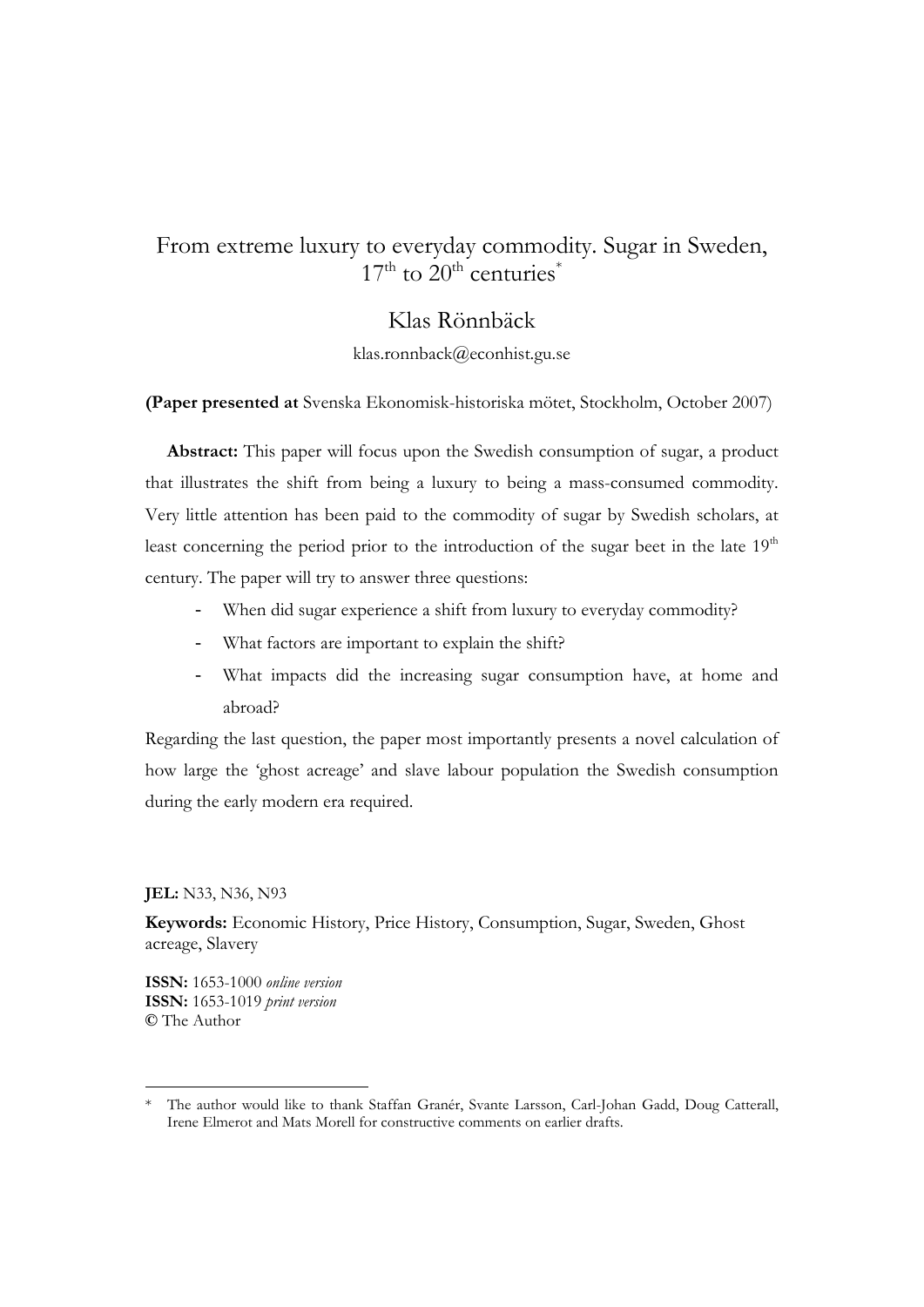Göteborg University School of Economics and Commercial Law Department of Economic History P.O. Box 720 SE-405 30 GÖTEBORG www.econhist.gu.se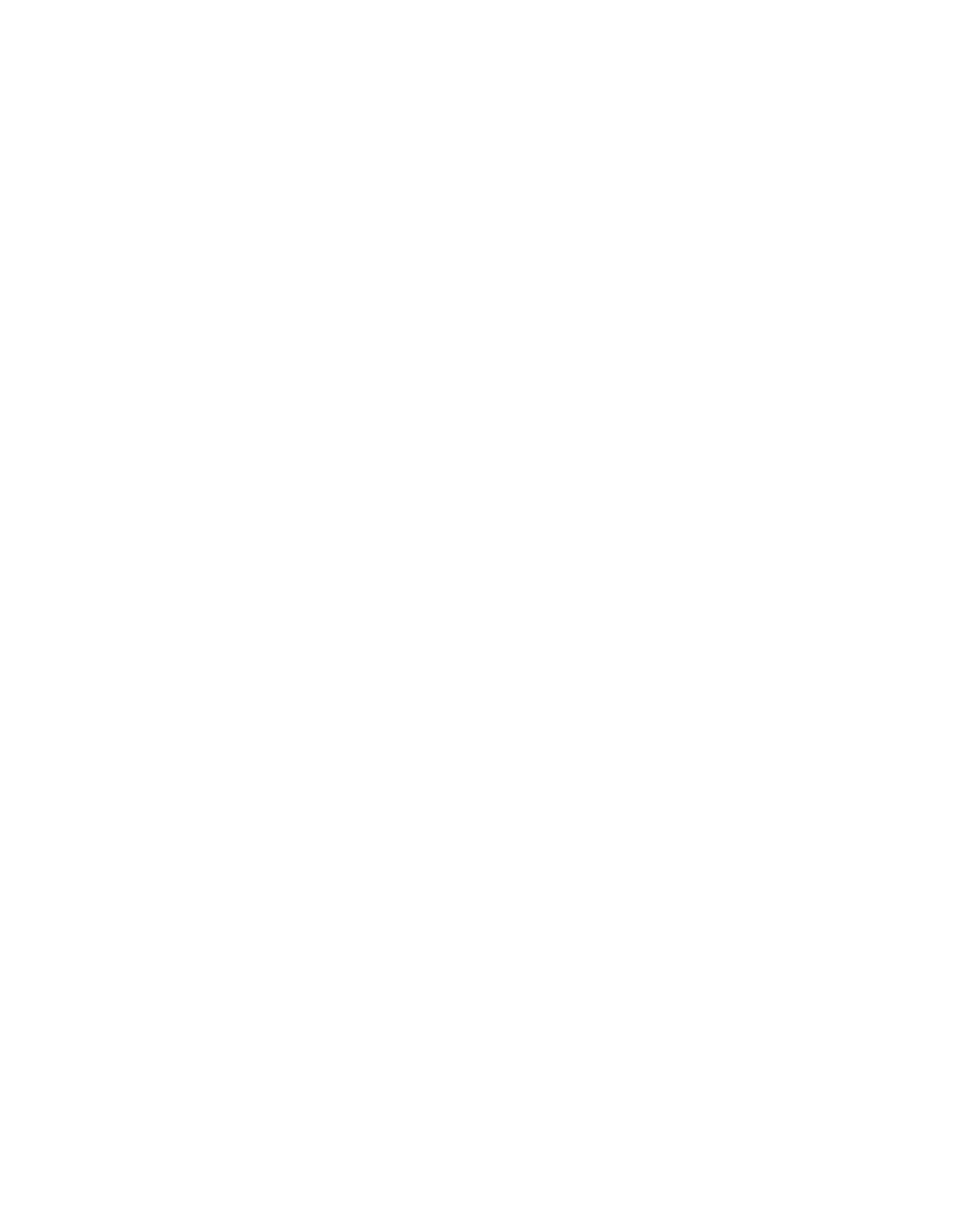"The CONSUMER of West India produce may be considered as the *Master-spring* that gives motion and effect to the whole Machine of cruelties… […] The SLAVE TRADE can receive from no man *greater encouragement*, than by his *Consumption of the* PRODUCE"<sup>1</sup>

*Anonymous pamphlet, "The Duty of Abstaining from the Use of West India Produce, A Speech, Delivered at Coach-Maker's Hall, Jan 12, 1792 (London)."* 

#### **1. Introduction**

According to Maxine Berg, "Industrialization and commercial modernity in the eighteenth century was, above all, about consumer products. This was a 'product revolution' made by inventors and manufacturers, merchants, retailers and advertisers, and above all by the people who bought 'new luxury'."2 Other scholars, such as Neil McKendrick, have drawn conclusions in the same direction.<sup>3</sup> Werner Sombart went further, arguing that capitalism essentially was a "child of luxury", since the production of luxury goods demanded a high degree of specialization and international trade, and transferred resources from the nobility to the entrepreneurial bourgeoisie.<sup>4</sup>

The development of a domestic market and the consumption of goods around the time of the 'industrial revolution' have received increasing attention among Swedish economic historians during recent years. Much of this attention has focused on the consumption of clothes and textiles. But according to Carole Shammas the second main category of goods (next to consumer durables) that experienced a significant growth during this period at least in Britain was groceries that for a long time had been considered luxuries, such as tobacco, sugar and caffeine drinks.<sup>5</sup> Britain was not the only country experiencing such a 'product revolution'. Wendy Woloson has for example documented how the consumption of sugar was 'democratized' in the United States, and Colin Jones & Rebecca Spangen have discussed the importance of sugar in revolutionary France during the late  $18<sup>th</sup>$  century.<sup>6</sup>

This issue has not received very much attention among Swedish scholars even though such consumer goods played an increasingly important role in Sweden as well. The Swedish East-India Company (*Svenska Ostindiska compagniet, SOIC*) – "Sweden's most successful

 $<sup>1</sup>$  Quoted in Ragatz 1971, p 260.</sup>

 $2$  Berg 2005, p  $6$ 

<sup>&</sup>lt;sup>3</sup> McKendrick 1982, p 66

<sup>4</sup> Sombart 1967, p 168–171

<sup>5</sup> Shammas 1990, p 292

<sup>6</sup> Woloson 2002; Jones & Spangen 1999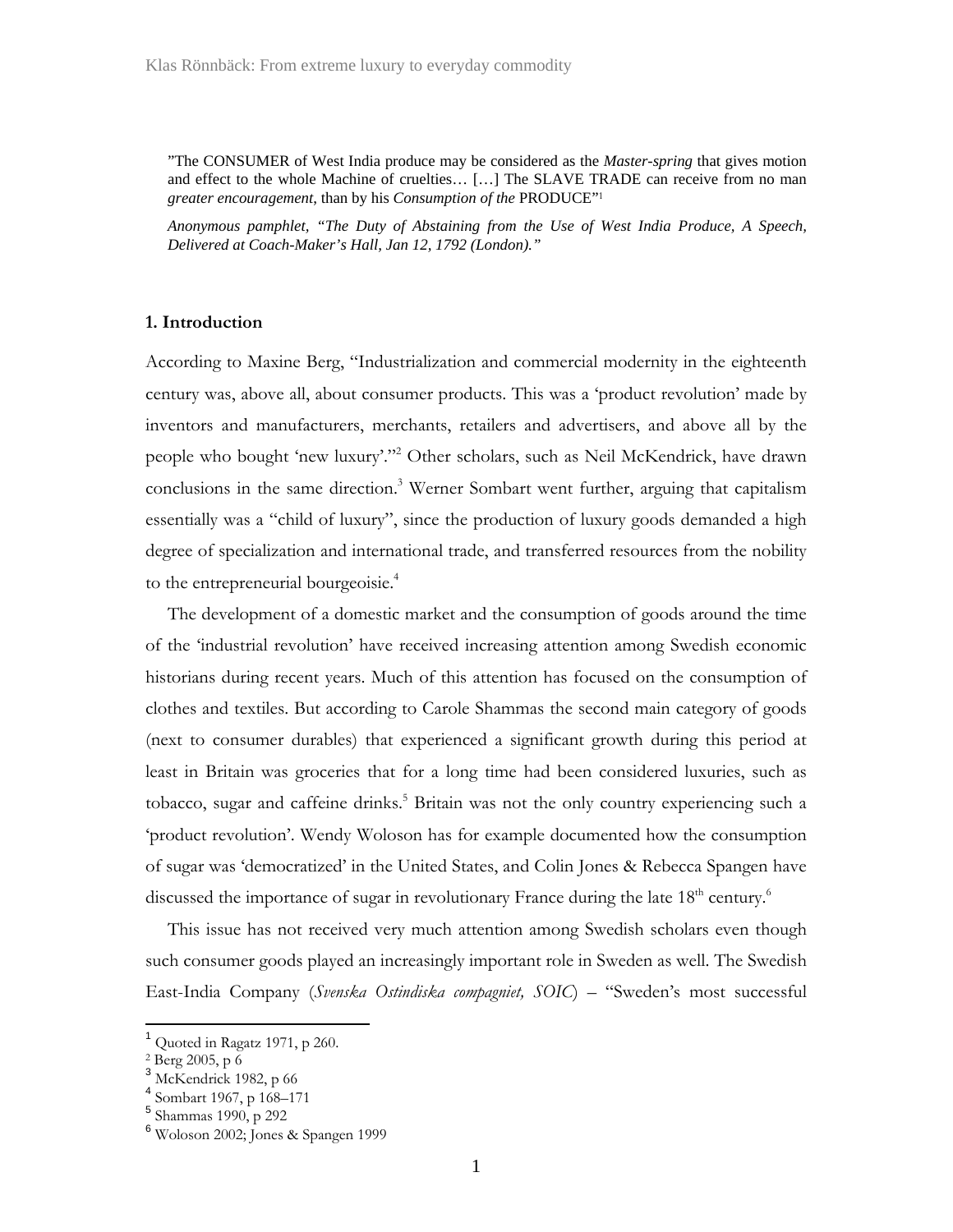trading company", according to Eli Heckscher<sup>7</sup> – was devoted to importing luxury goods such as tea and spices, apart from porcelain and fine cloths, during the  $18<sup>th</sup>$  century.<sup>8</sup> Luxury goods poured in from other areas as well – not the least from the Americas, through ports in the European colonial powers.<sup>9</sup>

This paper will focus upon the Swedish consumption of sugar, a product that well might illustrate the shift from being a luxury to being a mass-consumed commodity. Very little attention has been paid to the commodity of sugar among Swedish scholars, at least concerning the period prior to the introduction of the sugar beet in the late  $19<sup>th</sup>$  century.<sup>10</sup>

The paper will try to answer three questions:

- When did sugar experience this shift from luxury to everyday commodity?
- What factors are important to explain the shift?
- What impacts did the increasing sugar consumption have, at home and abroad?

Regarding the last question, the paper presents a novel calculation of how large the 'ghost acreage' and slave labour population the Swedish consumption required during the early modern era.

### **2. The consumption of sugar in Sweden**

Since medieval times, the consumption of sugar had increased in Europe.<sup>11</sup> In Sweden, the earliest reference to sugar that we know about is from the account of the funeral of the chief judge (*lagman*) Birger Petersson, in 1328.<sup>12</sup> Consumption would however remain extremely marginal in Sweden at least until the  $18<sup>th</sup>$  century. In contrast to some other colonial commodities, such as cacao and coffee, sugar was never included in the sumptuary ordinances banning the importation and/or consumption of several luxury goods (*överflödsförordningarna*).13 Mercantilist policies were certainly imposed on the trade in sugar, but their aim was to support domestic refining of sugar rather than to curb consumption.<sup>14</sup>

<sup>7</sup> Heckscher 1944

<sup>8</sup> Müller 2003; Müller 2004

<sup>&</sup>lt;sup>9</sup> Rönnbäck 2006

<sup>10</sup> To my knowledge, only two scholars have tried to look at the sugar trade in general, prior to the introduction of the sugar beet in Sweden: Sjöberg 1981/82 and Klason 1892. To this might be added a couple of books and articles concerning specific refineries.

 $11$  Stols 2004

<sup>12</sup> Sjöberg 1981/82, p 92<br>
<sup>13</sup> "Överflödsförordning", Nationalencyklopedin, http://www.ne.se, 2007-08-14<br>
<sup>14</sup> Rönnbäck 2006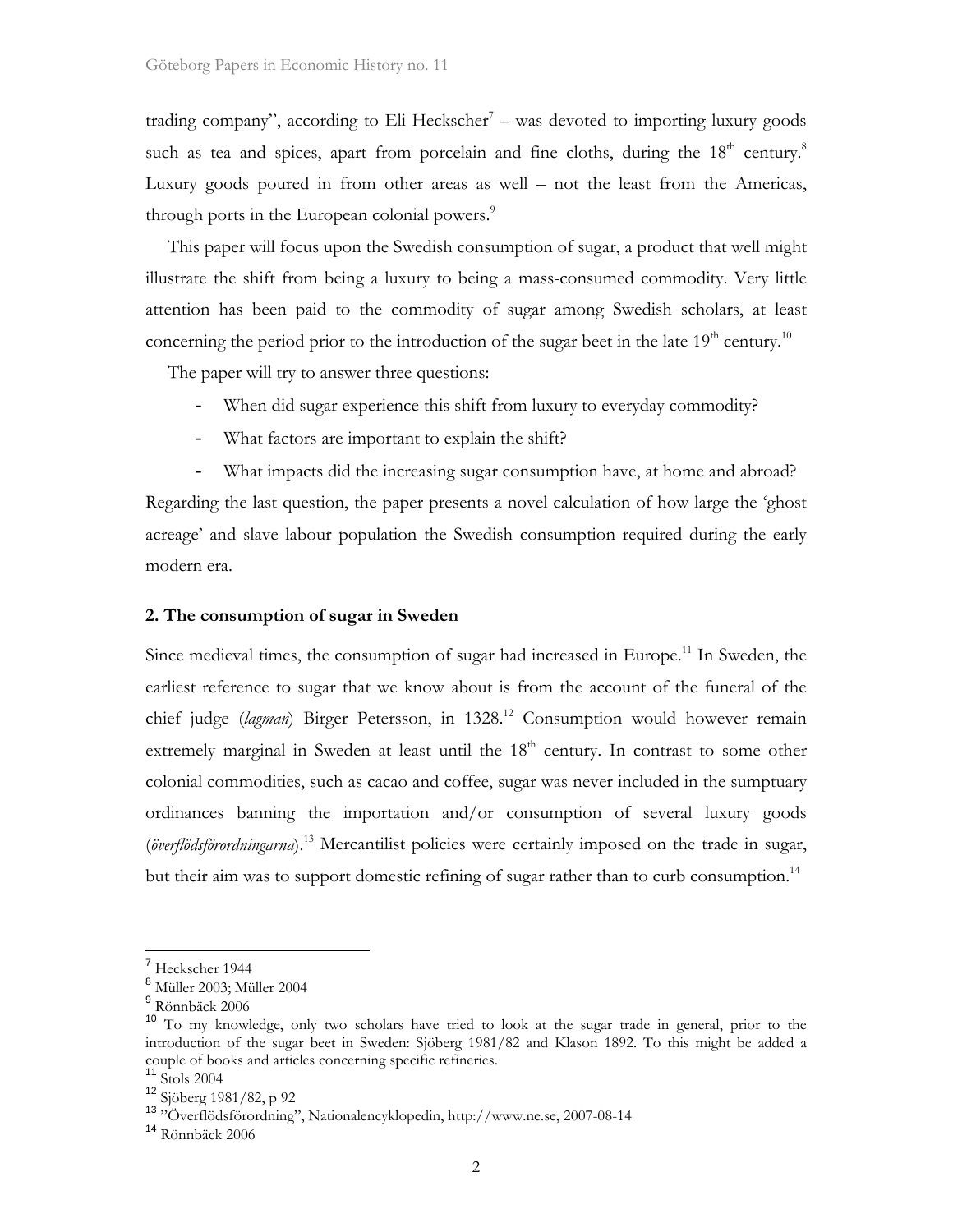Starting by 18<sup>th</sup> century, graph 1 shows the per capita consumption of sugar in kg/capita, computed from the (official) net imports of sugar, and in time also including domestic production of beet-sugar.<sup>15</sup>

GRAPH 1. *The consumption of sugar in Sweden, 1738-1900 (annual data and 9-year moving average, kg per consumption unit, logarithmic scale)*



Sources: see appendix A

By the early  $18<sup>th</sup>$  century, the average annual per capita consumption of sugar was around a quarter of a kilo. Consumption increased slowly (on average 1–2 per cent annually) for several decades, but the trend took a downturn during the 1780s, and especially the 1790s, when prices rose as an effect of the French Revolutionary wars.

In the years 1808–1810, as well as in 1813, there are sudden peaks in the statistics, but this is most certainly due to misleading source materials. These were the years of the Continental blockade. Imposed around Europe in 1806–1807, Sweden officially joined the blockade against Britain in 1809. It seems highly unlikely that the per capita consumption should have more than trebled during such a short time, as the available data indicates. It seems more reasonable to assume that a large amount of the sugar actually is smuggled from Sweden – either to the continent or to Britain. A large amount of sugar was therefore

<sup>&</sup>lt;sup>15</sup> For sources, see appendix A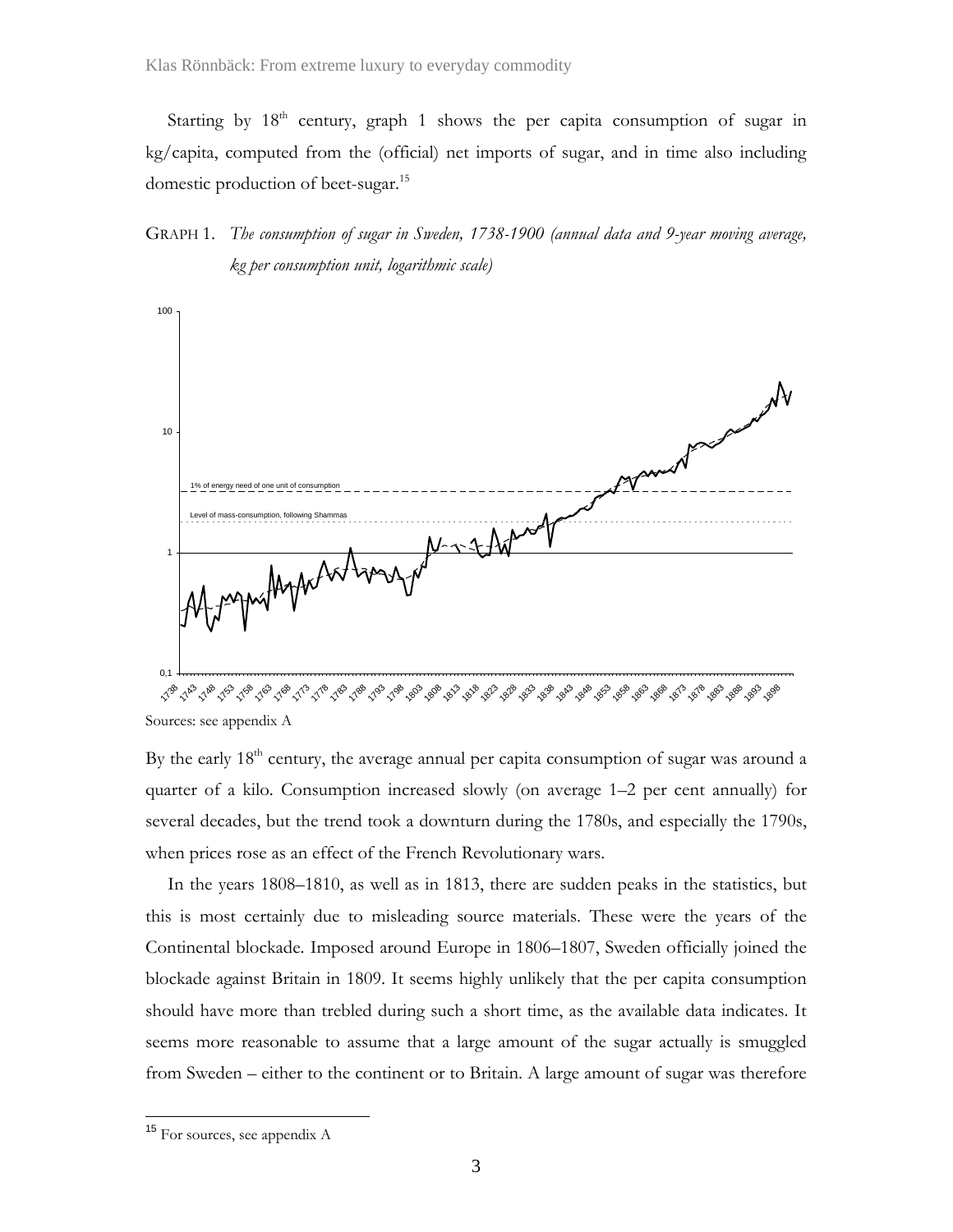$\overline{a}$ 

not included in the official export statistics, and would therefore wrongly show up as consumed in Sweden given how the data for consumption is calculated in this case.<sup>16</sup> For this reason, these years have been omitted in the graph.

After the end of the Napoleonic wars, consumption of sugar started to increase faster in Sweden – on average an increase of about 3.5 per cent annually during the  $19<sup>th</sup>$  century. It does not seem far-fetched to assume that consumption of sugar increased in Sweden following the industrial take-off or the introduction of sugar-beet. This is also what many scholars have assumed previously.<sup>17</sup> Somewhat surprisingly, there was no take-off or boom in the trend during the  $19<sup>th</sup>$  century, neither around the time when Swedish economic growth started to take off (in the 1850s) nor around the time of the introduction of beet sugar (particularly in the 1880s), but rather a quite steady and gradual growth all throughout the century. In absolute terms, this steady percentage growth does however translate into very big absolute increases in per capita consumption by the late  $19<sup>th</sup>$  century, giving a somewhat misleading impression that this is the time when consumption of sugar really takes off.<sup>18</sup>

As a side note, the growth rate of the consumption of sugar was much higher during the  $19<sup>th</sup>$  century than during the  $20<sup>th</sup>$  century. By 1950, consumption reached a peak at 50.2 kg sugar per capita (total consumption, including sugar included in food etc.), implying a growth rate of approximately 1.5 per cent per year during the first half of the  $20<sup>th</sup>$  century.

 $16$  We might use this data to estimate how large the smuggling from Sweden was, during these years. If we assume that the per capita consumption showed no significant increase during these years, but remained quite the same as before and after the Continental blockade, i.e. around 1,2 kg per capita, we can calculate how large the real net imports ought to have been given the size of the population. Deducting this from the official figures on net imports, we get a figure for the extra sugar that might have been smuggled from Sweden. In 1808, this figure might have been approximately 5 000 metric tons, increasing to 9 000 metric tons in 1810. As a comparison, in 1808, Britain officially (net) imported approximately 1500 metric tons of sugar, according to Schumpeter 1960, table XVIII.

<sup>17</sup> For example, both Caroline Arcini (Arcini 2003, p 59) and Fredrik Björk (Björk 2007, p 288) argue that consumption increased by the late 19<sup>th</sup> century following the introduction of sugar beet. None of them do however investigate the issue very closely, but mention the issue briefly while focusing on other issues. In an essay, Peter Englund writes that sugar consumption started to increase in Sweden during the 18th century, but does wrongly attribute this to the introduction of the sugar beet (Englund, 2005, 160). Sugar beet was not

introduced in Sweden until the late 19<sup>th</sup> century.<br><sup>18</sup> The figures reported in graph 1 are consistently lower than the per capita consumption figures estimated in Kartell- och trustutredningen, for the years they report such data i.e. 1870–1900 (Kartell- och trustutredningen 1913, appendix table II). Kartellutredningen's estimates are some 5–30 per cent higher than the current author's. Kartellutredningen does not report exactly how they compute their figures, but only state that they are based on official statistics. Since the data on the trade in and domestic production of sugar are the same in both calculations, the lower per capita figures in Kartellutredningen must be due either to them using lower figures for the size of the total population, or them also including treacle in the calculation of the per capita consumption, or some unknown combination of the two.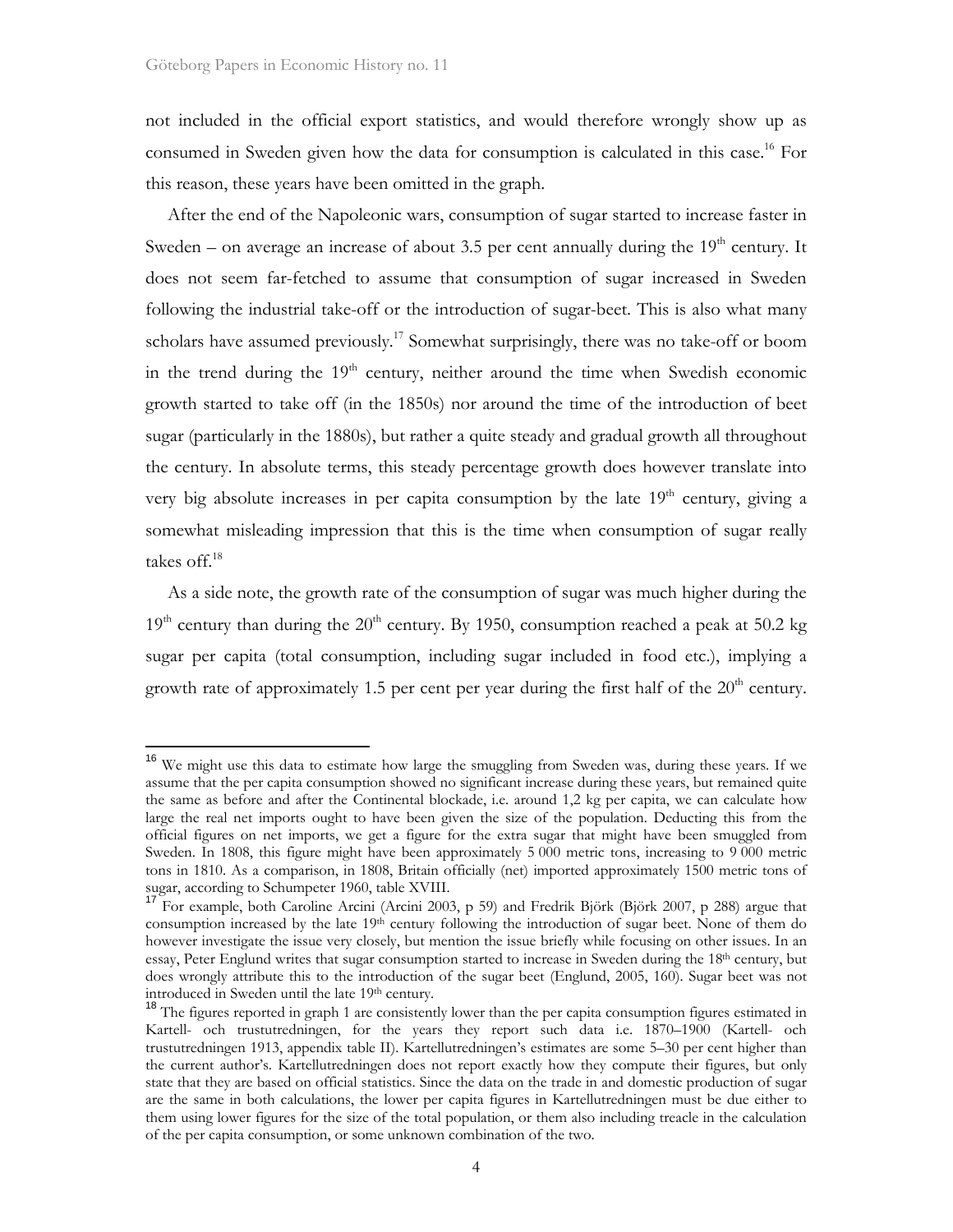After 1950, the consumption per capita drop somewhat, only to remain quite stable around 42–44 kg sugar per capita per year, until the end of the  $20<sup>th</sup>$  century.<sup>19</sup>

How large was the Swedish consumption, in comparison with the consumption in other European countries? Many scholars have tried to estimate the per capita consumption of sugar in Britain, and have reached quite different results. By the early decades of the  $18<sup>th</sup>$ century, consumption in Britain had reached a level of 4–5 kg of sugar per capita per year, i.e. around 20 times as much as in Sweden at this time. Starting from a very low level of per capita consumption, growth of consumption was more rapid in Sweden during the century, so that by the end of the  $18<sup>th</sup>$  century, the gap had closed somewhat – British consumers by this time used approximately 5–10 kg of sugar per year, i.e. around 10 times as much as Swedish consumers by the same time. The Swedish consumers would continually catch up with the British – by the middle of the  $19<sup>th</sup>$  century, people in Britain consumed approximately 15 kg of sugar per capita per year, i.e. 5 times the amount consumed in Sweden at the same time.

Carole Shammas assumes that to be able to sweeten food and drink "regularly", a person would need approximately 24 lb. (approximately 11 kg) of sugar per year. In order to qualify as a "mass-consumed" commodity, however, Shammas thinks it suffices that approximately 25 per cent of the adult population (viz approximately 1/6 of the total population in Britain) is estimated to consume the product regularly – which would require a per capita average consumption of 4 lb. (approximately 1,8 kg) of sugar per year. According to Shammas, Britain reached the lower figure already by the end of the  $17<sup>th</sup>$ century, and the higher figure a century or so later.<sup>20</sup> Jones & Spang have argued that around the time of the French revolution, sugar had become so widespread – and so 'necessary' – even among the labouring classes in France, that rising prices of sugar did spark riots among the *sans-culottes*. 21

Shammas' figure for regular consumption of sugar seems however quite arbitrarily chosen. Another measure might be when average consumption reaches a level equivalent to a certain percentage of the energy need (measured in kcal) of a grown-up man (one unit of consumption). If we, for example, assume that a grown-up man consumes food equivalent to 3500 kcal everyday, it would require approximately 9 grams of sugar per day

 $^{19}$  SJV 2007

<sup>20</sup> SJ v 2007<br>
21 Shammas 1990, p 81.<br>
21 Jones & Spang 1999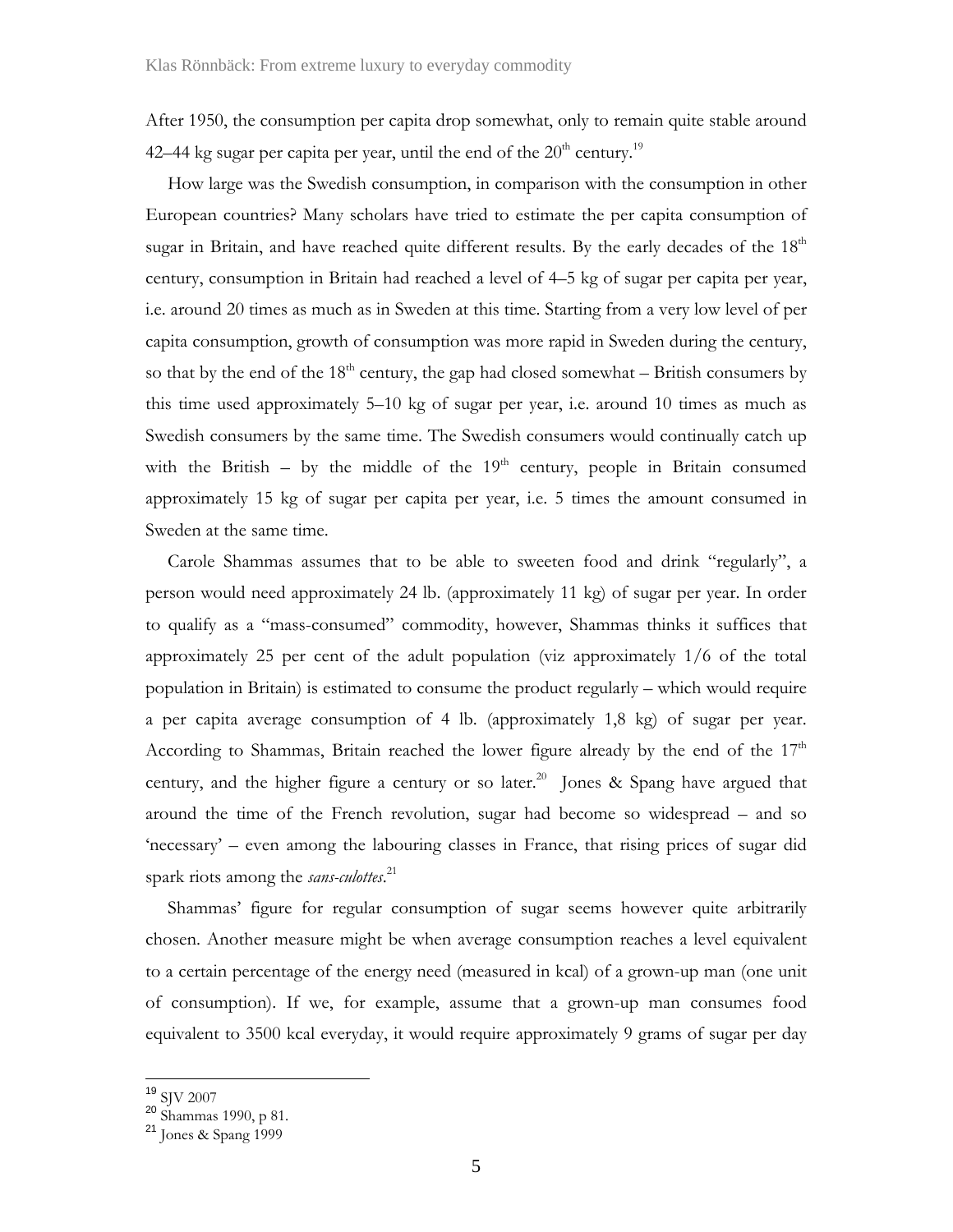to supply 1 per cent, and 43 grams of sugar per day to supply 5 per cent, of the energy consumed. On an annual basis, that would translate into 3.2 and 15.8 kilograms of sugar, respectively.

Sweden had a far lower consumption per capita than did Britain – by the late 1830s consumption levels reached 1.8 kg per consumption unit (i.e. equivalent of a grown-up man) and year – as is shown by the lower dotted line in graph 1. From this time onwards sugar could thus be called a 'mass-consumed' commodity in Sweden, if we accept Shammas' lower requirement. If we instead put the benchmark of 'mass-consumption' at 1 per cent of the total energy consumed, i.e. 3.2 kg of sugar annually, Swedish average consumption reaches this level by the early 1850s, as is shown by the second dotted line in the graph. The average consumption level only reached Shammas' higher figure, of 11 kg per consumption unit and year, by the late 1880s, and 5 per cent of total energy consumed a couple of years later.

It is noteworthy that even if we demand either of the higher benchmark values, sugar was still a 'mass-consumed' commodity around the time that the sugar beet was experiencing its break-through in Sweden in the 1880s. That sugar became a massconsumed commodity in Sweden is thus without a doubt due to the imports of (mainly) cane sugar, and not the domestic production of beet sugar.

#### **3. The cause of growth of consumption**

What would explain this gradual increase in consumption? There are many plausible explanations, the most important of which seem to be increasing income, changing consumer preferences and/or falling prices.

#### *3.1 Increasing income*

According to Lennart Schön, growth in GDP per capita exceeded 1 per cent per year in Sweden from the  $1850s$  onwards.<sup>22</sup> The growth in demand of sugar was thus quite much higher than the growth in average income during both the  $18<sup>th</sup>$  and  $19<sup>th</sup>$  century (as was noted above, approximately 1.5 per cent per year during the  $18<sup>th</sup>$  century, and 3–4 per cent per year during the  $19<sup>th</sup>$  century).

<sup>&</sup>lt;sup>22</sup> Schön 2000, p 13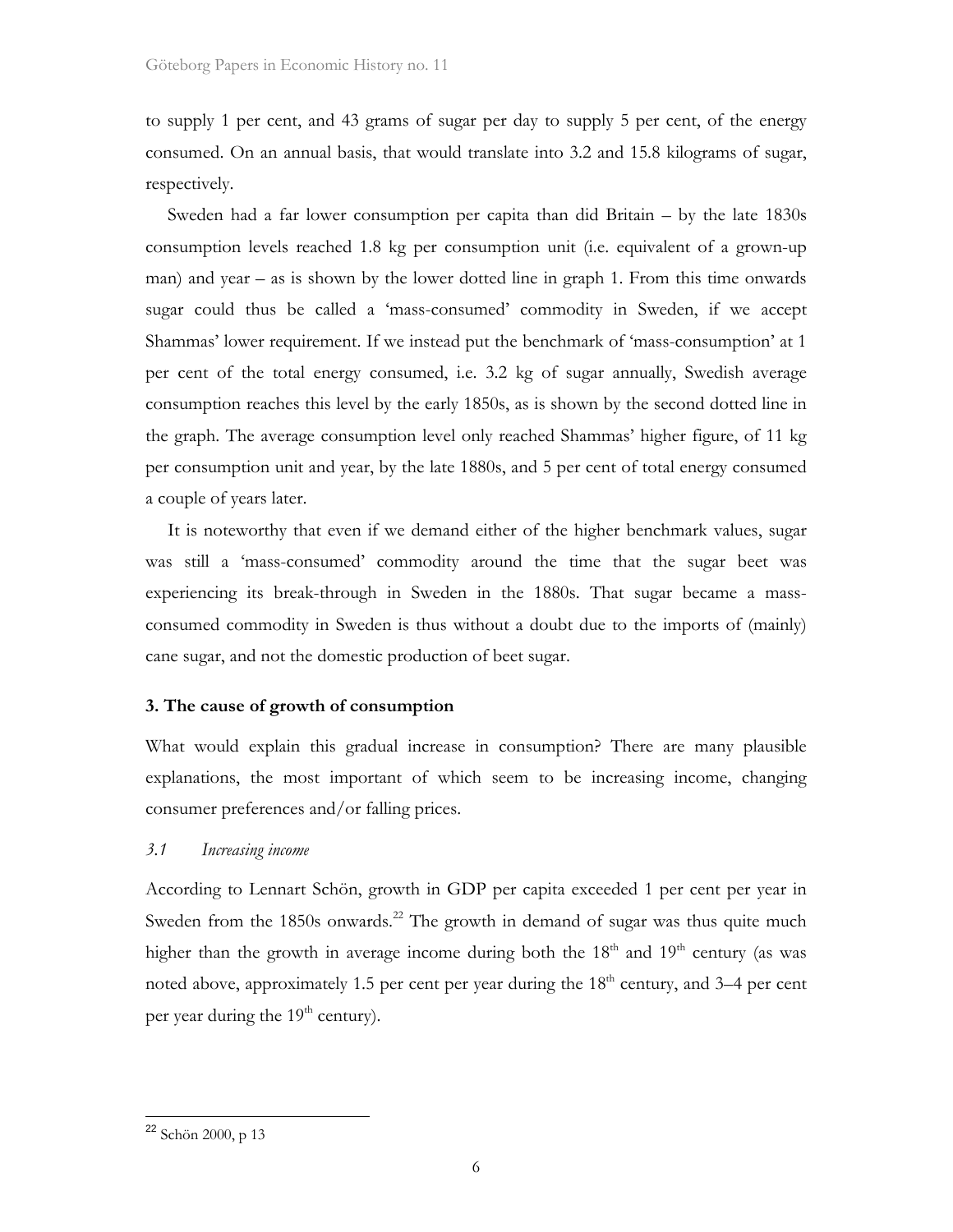## *3.2 Changing preferences*

In the case of Britain, consumption also increased as an effect of changing consumer preferences, in favour of many of the new, exotic commodities. Other foodstuffs were substituted for sugar (often in combination with other luxurious colonial commodities, such as tea or coffee). By the end of the  $18<sup>th</sup>$  century, English labouring families devoted more than 10 per cent of their family income to the consumption of tea, sugar and treacle. Energy from sugar replaced energy from other – probably more nutritious – sources.<sup>23</sup> Even in poorhouses, sugar became a frequently used good – figuring occasionally in accounts from poorhouses during the late  $17<sup>th</sup>$  century, but figuring constantly in the accounts from the early  $18<sup>th</sup>$  century onwards. During the latter century, the poorhouses devoted approximately 2–5 per cent of their total budget on sugar and caffeine drinks.<sup>24</sup> This led to less money spent on other foodstuffs: "If they [the British consumers] had unlimited resources no doubt they would have combined their taste for the new commodities with more cheese and meat. When forced to choose, though, they preferred the sugar, tea, butter, and bread."25 Unfortunately, it seems very hard to conduct a similar investigation in Sweden as Shammas has done in Britain, since household budgets are not available in Sweden until in the late  $19<sup>th</sup>$  century.

## *3.3 Falling prices*

The third plausible reason behind the growing consumption of sugar in Sweden is the price of sugar, as well as substitute and complementary commodities. The nominal price of sugar fluctuated quite much over time, partly in response to domestic inflation, but partly also in response to occurrences on the international market. What interests us here is the price of sugar relative to other goods – both to a consumer price index in general, but also relative to other foodstuffs in particular. Rodney Edvinsson is currently working to construct aggregated national accounts for Sweden during the period 1668–2005, which is also going to include a new consumer price index. The figures in graph 2 are therefore based on preliminary data, generously provided by Edvinsson. In the graph, the price of sugar,

<sup>&</sup>lt;sup>23</sup> Shammas 1990, pp 136-137

<sup>24</sup> Shammas 1983, figure 1 & Shammas 1990, table 5.8<br>25 Shammas 1990, p 146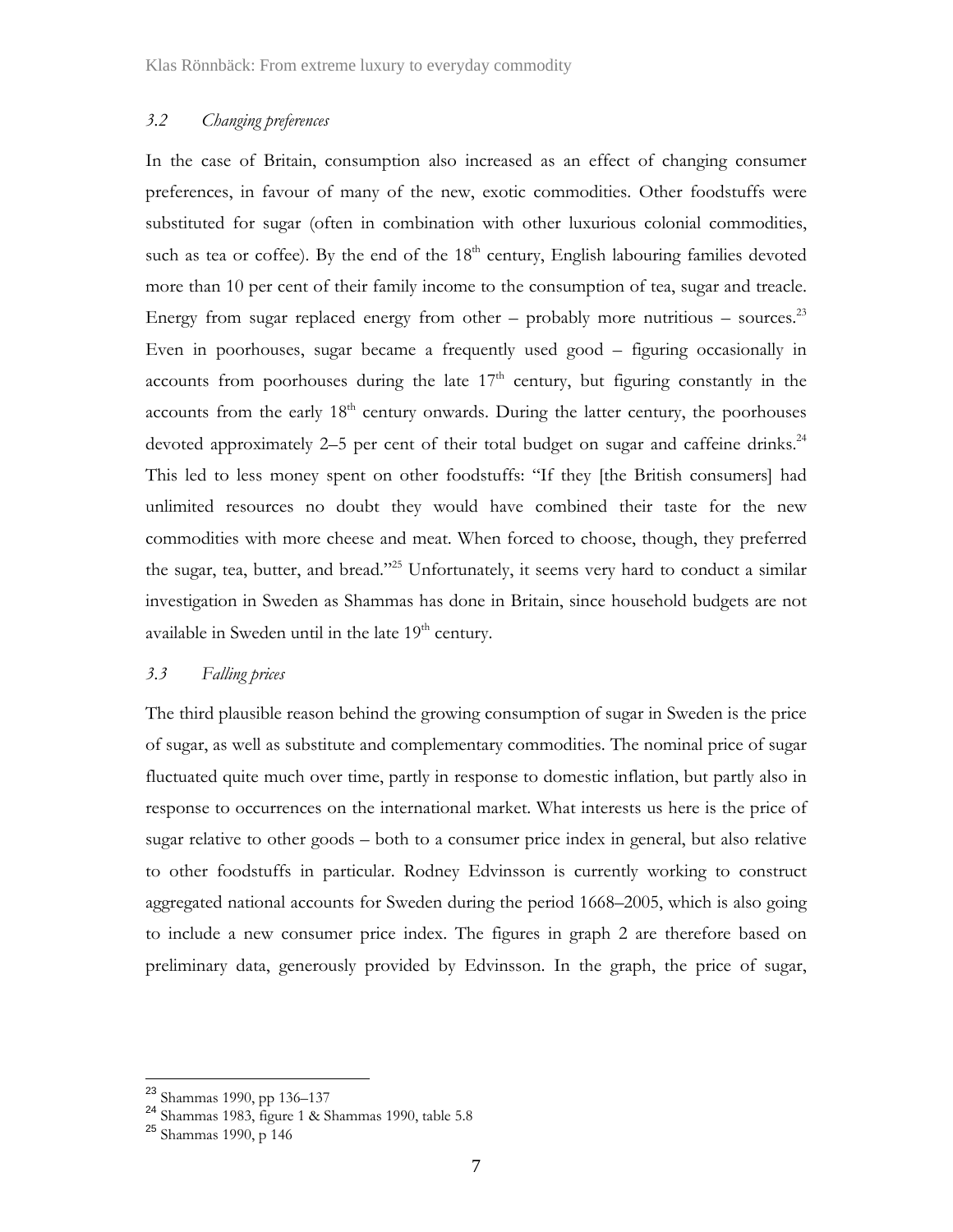cereals and butter is put in relation to the consumer price index constructed by Edvinsson.<sup>26</sup>

## GRAPH 2. *The relative price of sugar, honey, butter, cereals and consumer price index (relative/index 1900=100, logarithmic scale)*



Sources: see appendix B

 $\overline{a}$ 

Sugar experienced a very significant fall in relative price starting during the 18<sup>th</sup> and intensifying during the  $19<sup>th</sup>$  century. One might perhaps also note a significant and quite rapid decrease in relative price for a short period of time during the second half of the  $17<sup>th</sup>$ century. This can be more easily seen in graph 3, where the price of sugar is divided by the consumer price index, so as to give us a relative price of sugar for the period. In the graph, a 9-year moving average relative price of sugar is also included, to make it somewhat easier to discern long-term trends.

<sup>&</sup>lt;sup>26</sup> Edvinsson 2007a. One might have concerns against a consumer price index constructed over such a long period of time, since a common 'basket' of consumer goods might change quite much over the period, and instead prefer to put the price of the commodity in question (i.e. sugar in this case) in relation to another commodity (for example cereals).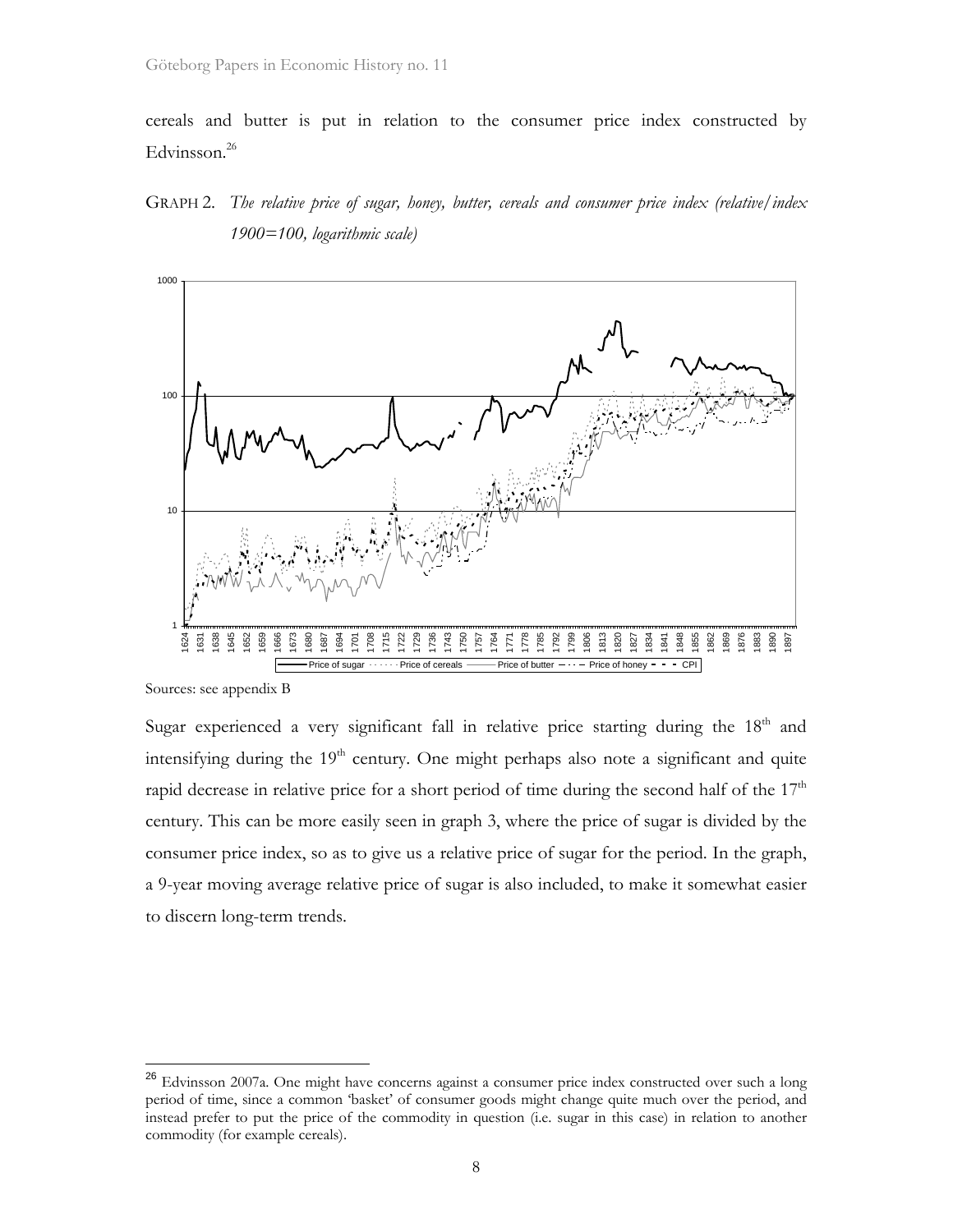GRAPH 3. *The price of sugar in relation to consumer price index, 1624-1900 (sugar price relative 1900=100, CPI 1900=100, individual years and 9-year moving average)*



Sources: see appendix B

Looking at the long-term trends of the relative price, there is a major fall in the price of sugar during the second half of the  $17<sup>th</sup>$  century, until around 1680. For a long period of time, until the middle of the  $18<sup>th</sup>$  century, the price fluctuated quite much, especially during the Great Nordic war as would be expected, but there is no clearly discernable trend. Starting by the middle of the  $18<sup>th</sup>$  century, and the following 150 years, finally, the price of sugar was falling (and after the end of the Napoleonic wars falling very steadily, too) in relation to the price of other products. Major international conflicts, such as the Great Nordic War, the American, French and Haitian Revolutions and the Napoleonic Wars, imposed quite large shocks to the price on the Swedish market, as would be expected.

To put the Swedish price in relation to the European ones, one would have to convert the nominal price in Swedish currency into some internationally comparable unit. One possibility of doing this is by using silver as an international measurement, i.e. transforming the price of sugar measured in for example silver daler per Swedish pounds (*skålpund*) into grams of pure silver per kilogram of sugar. The results must be interpreted with caution since it is problematic to convert the Swedish price of sugar into a silver-price, due to the highly fluctuating general price-level in Sweden. Graph 4 does anyway show an estimated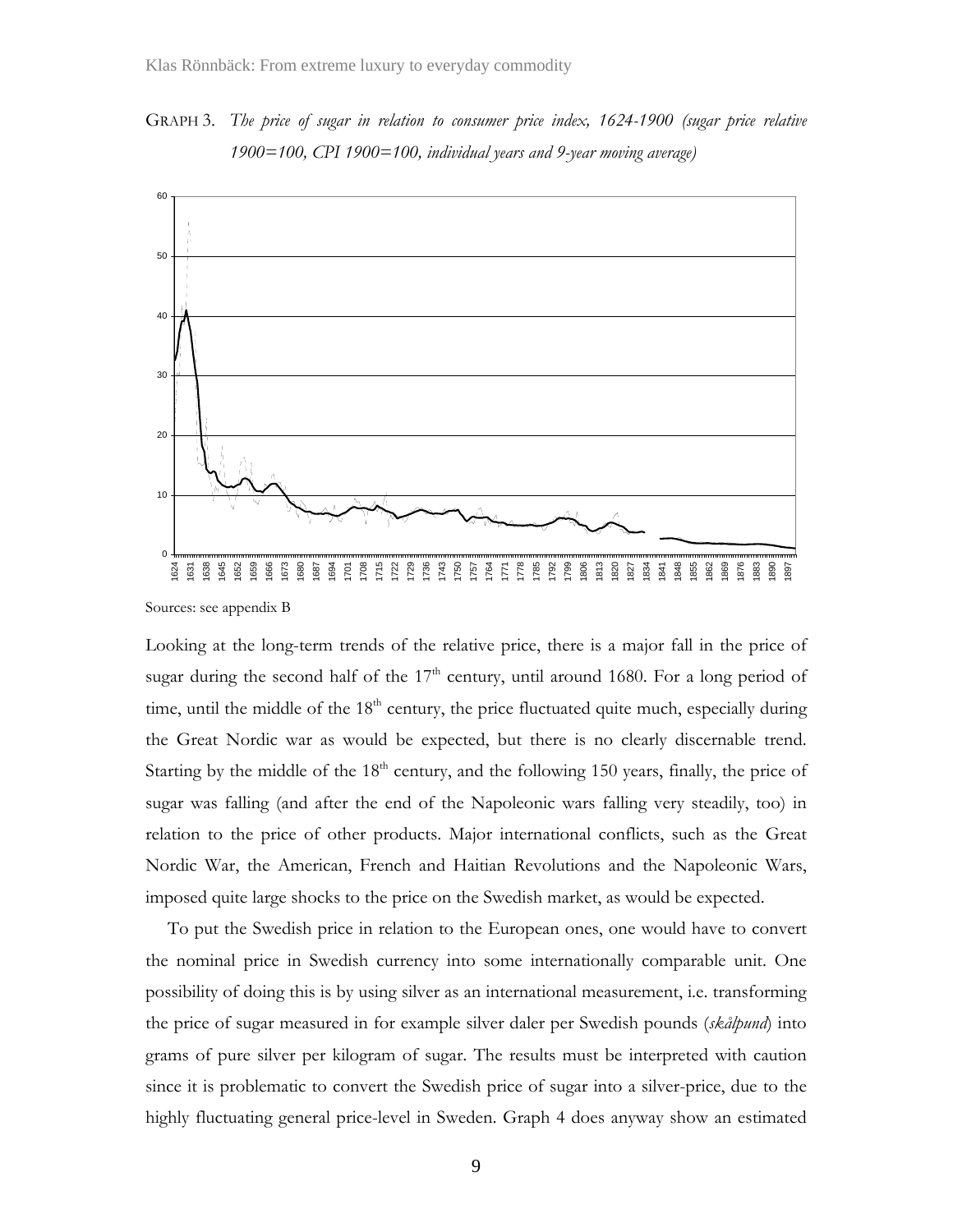silver-price of sugar in Sweden, in relation to the silver-price in Great Britain and the Netherlands.

# GRAPH 4. *Price of sugar in Sweden, UK, France and the Netherlands, 1550-1900 (g silver/kg sugar, logarithmic scale)*



Sources: Swedish prices see appendix B; French, Dutch and British prices from Clark 2007, Luiten van Zanden 2007, van Riel 2007 & Hoffman 2005

As can be seen in the graph, the prices seem to converge, which might be interpreted as closer market integration between the markets for sugar in Europe. This is especially the case if we compare the prices on the Swedish and the Dutch markets, where prices appear to be converging during much of the  $18<sup>th</sup>$  century, while the Swedish and British markets for sugar show no clear long-term trend towards converging. Closer market integration in northern Europe is also what would be expected, according to the findings of David Jacks.<sup>27</sup>

Such a straightforward interpretation might however miss some of the complexities of the trade in sugar. Prior to the middle of the  $18<sup>th</sup>$  century, Great Britain was of little importance for Swedish imports of sugar. British prices ought therefore to have had little impact on the Swedish market prior to this time. Only during the second half of the 18<sup>th</sup>

 $\overline{a}$ <sup>27</sup> Jacks 2004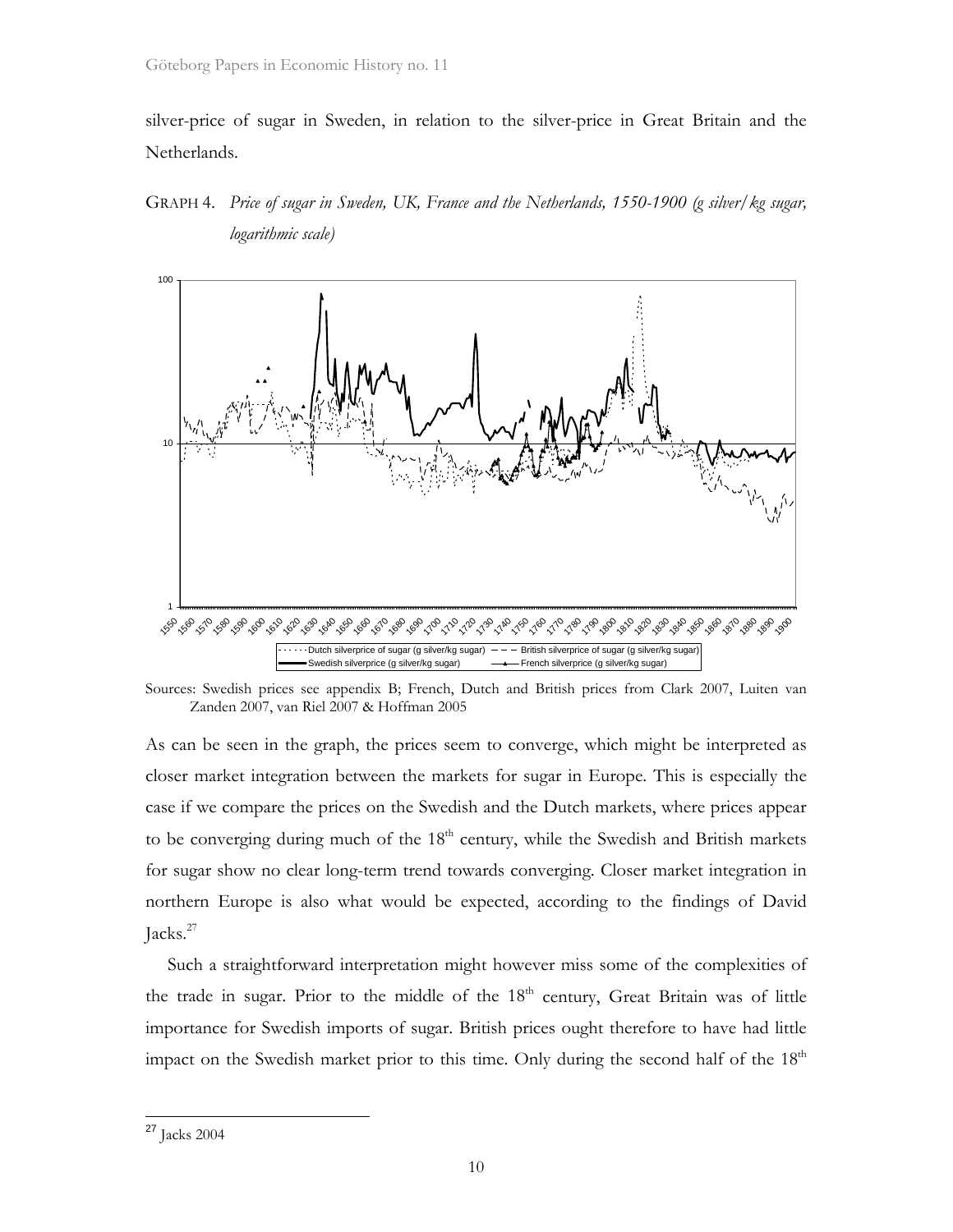century did British exports start reaching Sweden in significant quantities.<sup>28</sup> But at the same time, production of sugar in the British West Indies expanded rapidly, at the same time as international conflicts pushed up the price of sugar on many markets in Europe. These conflicts had a rather small impact upon the British market for sugar, probably since Great Britain to a large degree ruled the waves of the Atlantic. The result can be seen in graph 4 – prices in both Sweden and the Netherlands rise much more rapidly than prices in Great Britain. But at this time, Sweden started to import increasing volumes of sugar from Great Britain. As an effect, prices in Sweden didn't rise as much as the prices in the Netherlands, especially not during the Napoleonic wars and the Continental Blockade at the turn of the century. In relative terms, then, Swedish prices seem to be converging with the Dutch prices. This might however actually be an effect of increasing trade in sugar between Sweden and Britain.

An alternative way of comparing the price of sugar in Sweden to the price in other countries is to convert the Swedish currency into foreign ones using recorded exchange rates. This is possible from the 1740s onward, using recorded data on exchange rates published by Sweden's central bank (*Sveriges Riksbank*).<sup>29</sup> Graphs 5a and 5b show the prices on the three markets, the price on the Swedish market converted into British pounds sterling or Dutch gulden per kilogram, respectively.

<sup>28</sup> Rönnbäck 2006

<sup>29</sup> Sveriges Riksbank 1931, pp 140–165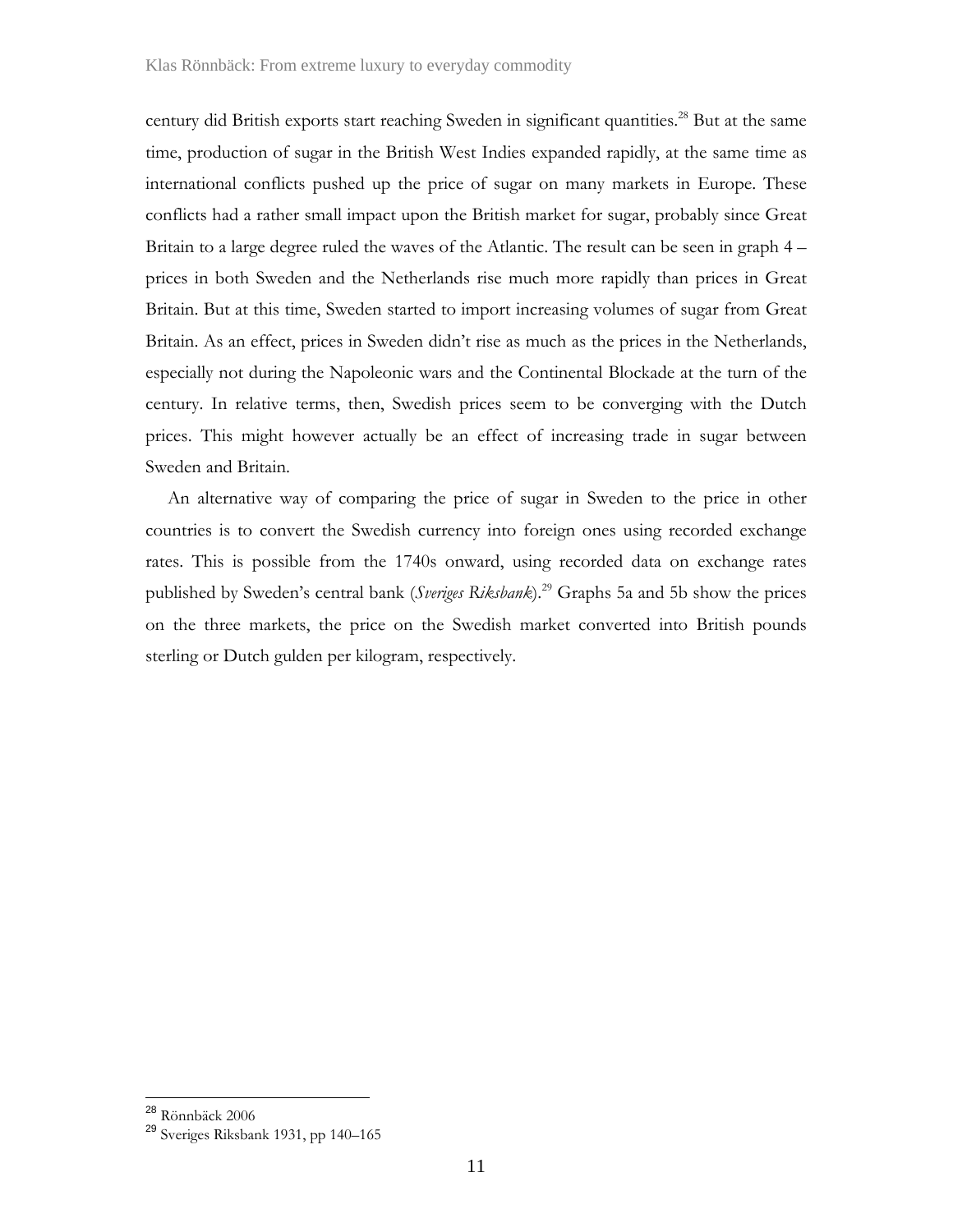GRAPH 5A. *The price of sugar in Sweden and Britain, 1740-1900 (£/kg)*



Sources: Swedish nominal prices see graph 1, exchange-rates from Sveriges Riksbank 1931. British prices from Clark 2007.

GRAPH 5B. *Price of sugar in Sweden and the Netherlands, 1740-1900 (Dutch guilders/kg)*



Sources: Swedish nominal prices see graph 1, exchange-rates from Sveriges Riksbank 1931. Dutch prices from Luiten van Zanden 2007 & van Riel 2007.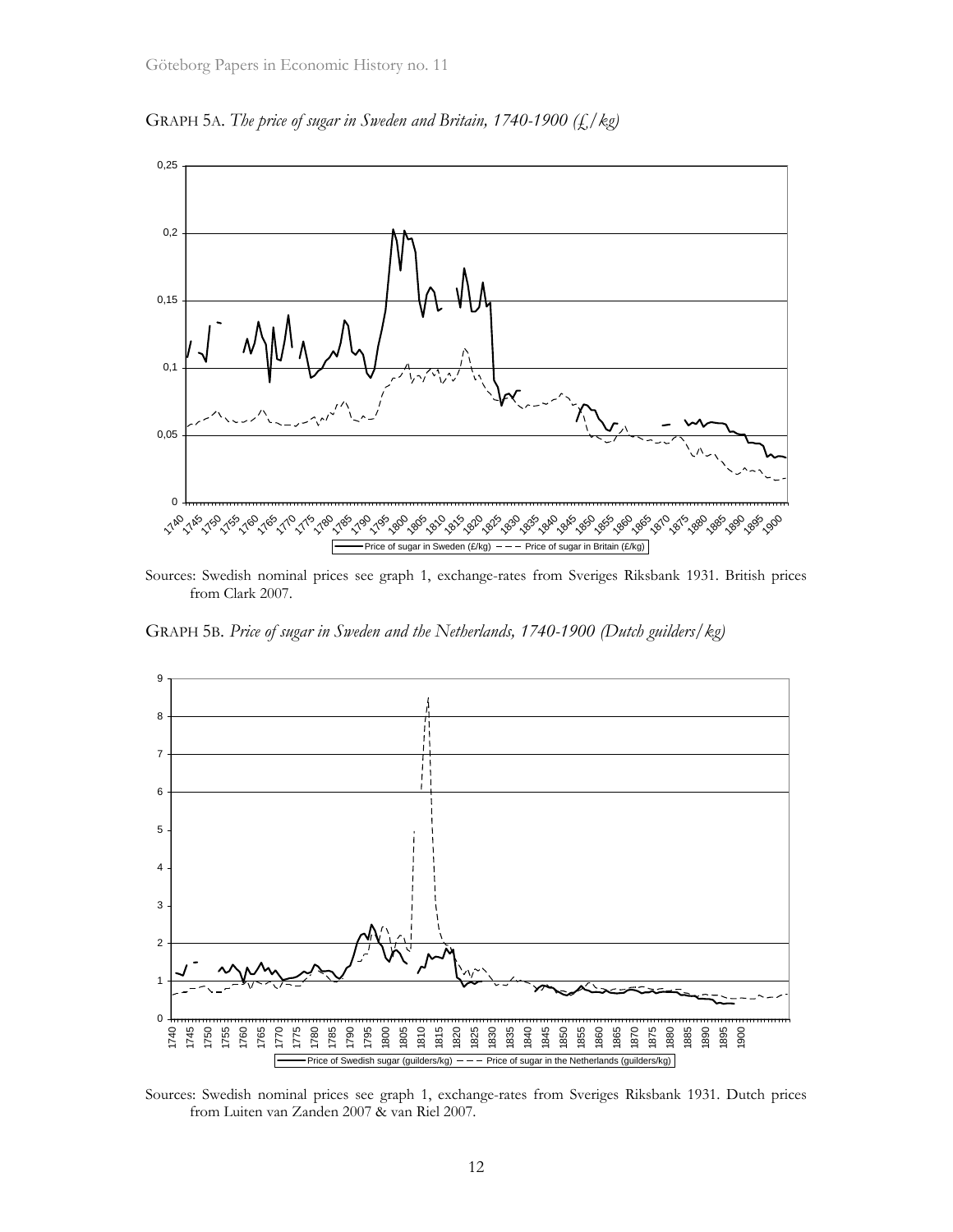In both cases, the graphs show quite the same trend as could be seen in graph 4: the Swedish price converged with the price in the Netherlands during the second half of the 18<sup>th</sup> century. The price-gap between the British and the Swedish market on the other hand diminished only following the end of the Napoleonic wars. Prices started to diverge somewhat again during the second half of the  $19<sup>th</sup>$  century when British prices fell more rapidly than the Swedish prices did.

## *3.4 Regression analysis*

 $\overline{a}$ 

To estimate how important each factor was to the growth of consumption, I conduct a very simplistic regression analysis of the available data on prices, consumption and income levels. Table 1 summarizes the results, estimating the equation:

$$
lnQ_{t+1} = a + b * ln(GDP_t) + c * ln(price_t) + e
$$

where  $GDP_t$  is the GDP per capita in year t, price, is the deflated price of sugar in year t, and  $Q_{t+1}$  is the quantity of sugar consumed per capita in the year  $t + 1$ , i.e. it is supposed there is a one year time lag between a change in price or GDP per capita, and a change in consumption caused by the price/income change.<sup>30</sup> All values are put in their natural log form, in order to estimate how a change in price or income changes the quantity consumed.<sup>31</sup> The term e is an error term that might be interpreted as the effect of changing preferences, as well as the effect of changing price of complementary goods (such as coffee or tea). The latter would be interesting to include in a model, but since such price data is lacking it is not possible to do this at the moment. The model has consciously omitted the price of the substitute good honey, since the price of honey is very closely correlated to the general price level (see graph 2). Including the relative price of honey would therefore introduce a high degree of multicollinearity in the model, and would most probably not explain anything more than the model already measures.

<sup>&</sup>lt;sup>30</sup> Data for GDP per capita from Edvinsson 2007b. The results in table 1 do not change significantly if we change the time lag, either to no time lag at all, or to a two-year time lag. There is one exception to this: with a two-year time-lag the term b, i.e. GDP per capita, will have a statistically significant effect in regression 2 as well.

<sup>&</sup>lt;sup>31</sup> Since all three data-series contain trends (the relative price is falling, while quantity consumed is rising, and GDP per capita is rising at least during later parts of the period), it is not possible to interpret the results as price- and income-elasticities, respectively. If the trend is removed, by making the values stationary, a regression analysis show non-significant results overall.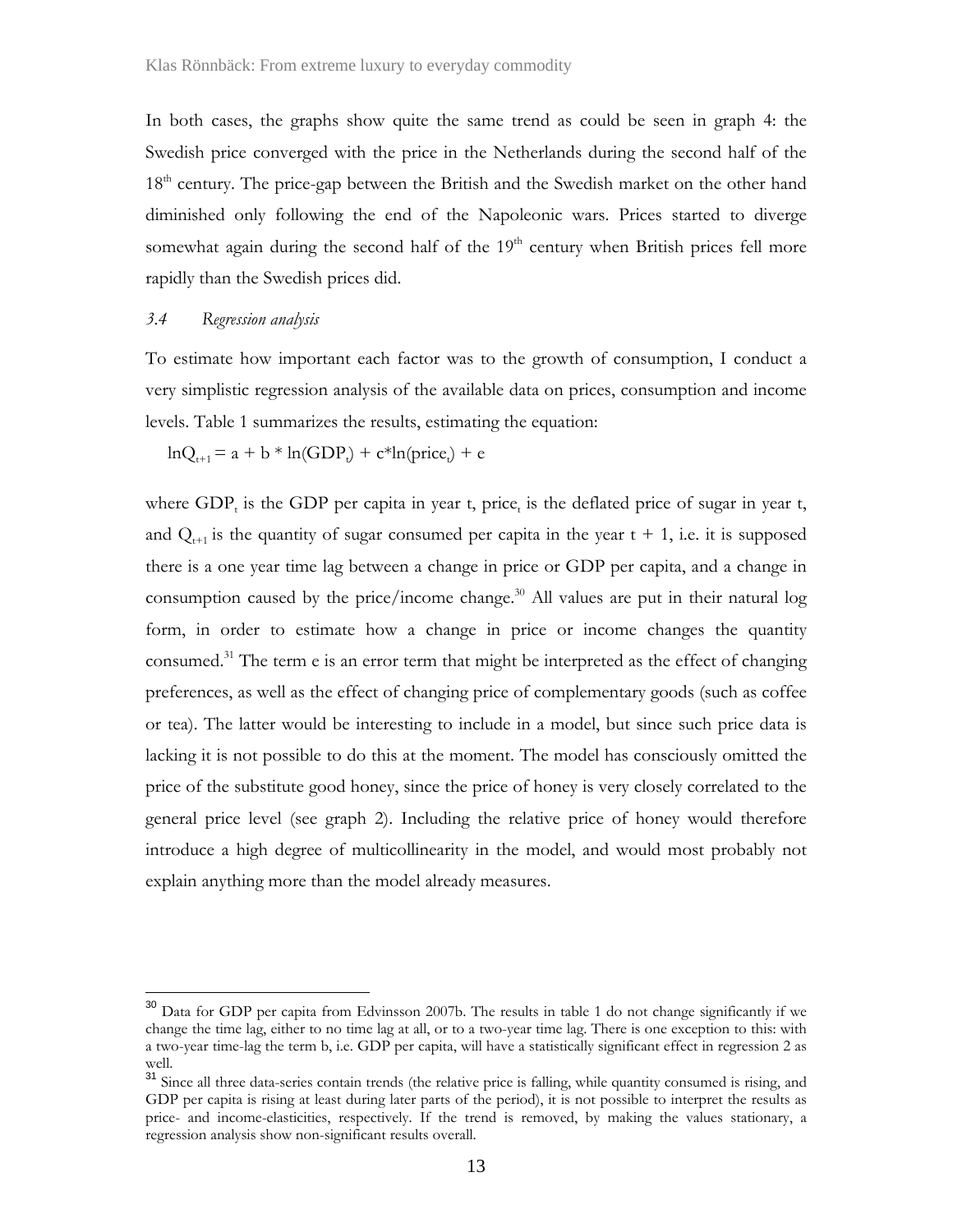|               | Regression $1 -$ | Regression $2 -$   | Regression $3-$   |  |
|---------------|------------------|--------------------|-------------------|--|
|               | all years        | period before 1810 | period after 1810 |  |
| B             | 1.69             | 1.09               | 2.02              |  |
|               | (9.43)           | (1.31)             | (16.68)           |  |
| $\mathcal{C}$ | $-1.21$          | $-1.21$            | $-0.69$           |  |
|               | $(-12.11)$       | $(-5.31)$          | $(-8.27)$         |  |
| $R^2$ -adj    | 0.949            | 0.331              | 0.97              |  |

TABLE 1 *Effects of long-term changes in price and income on sugar consumption* 

t-values in parenthesis

As would be expected an increase in GDP per capita had a statistically significant, positive effect upon the quantity of sugar consumed, as can be seen from regression 1. The effect was not consistent over time, though. GDP per capita showed no statistically significant effect during the  $18<sup>th</sup>$  century (regression 2), which isn't surprising given that Sweden experienced no or very little economic growth per capita during the  $18<sup>th</sup>$  century. During the  $19<sup>th</sup>$  century, on the other hand, increasing incomes had a very significant effect (regression 3). The price-level did also have a statistically significant effect upon the quantity consumed, and the relation was negative (i.e. a decrease in price increased the quantity consumed), as would be expected. Falling prices also had an effect in both periods (regression 2 & 3), yet again as we would expect. The model does not explain all of the changes in demand for sugar. During the 18<sup>th</sup> century, especially, the model was not able to explain more than a third of total increase in consumption (the adjusted  $\mathbb{R}^2$  in regression 2). The rest might perhaps then be attributable to changing preferences among the Swedish consumers, as well as changes in consumption and price of complementary goods.

Rising incomes thus contributed to an increasing demand for sugar, but mainly during the 19<sup>th</sup> century. Mass-consumption, as defined by Carole Shammas, was a fact already some time before the Swedish economy started to experience a sustained economic growth, and is attributable mainly to the decreasing price of sugar, and changing consumer preferences.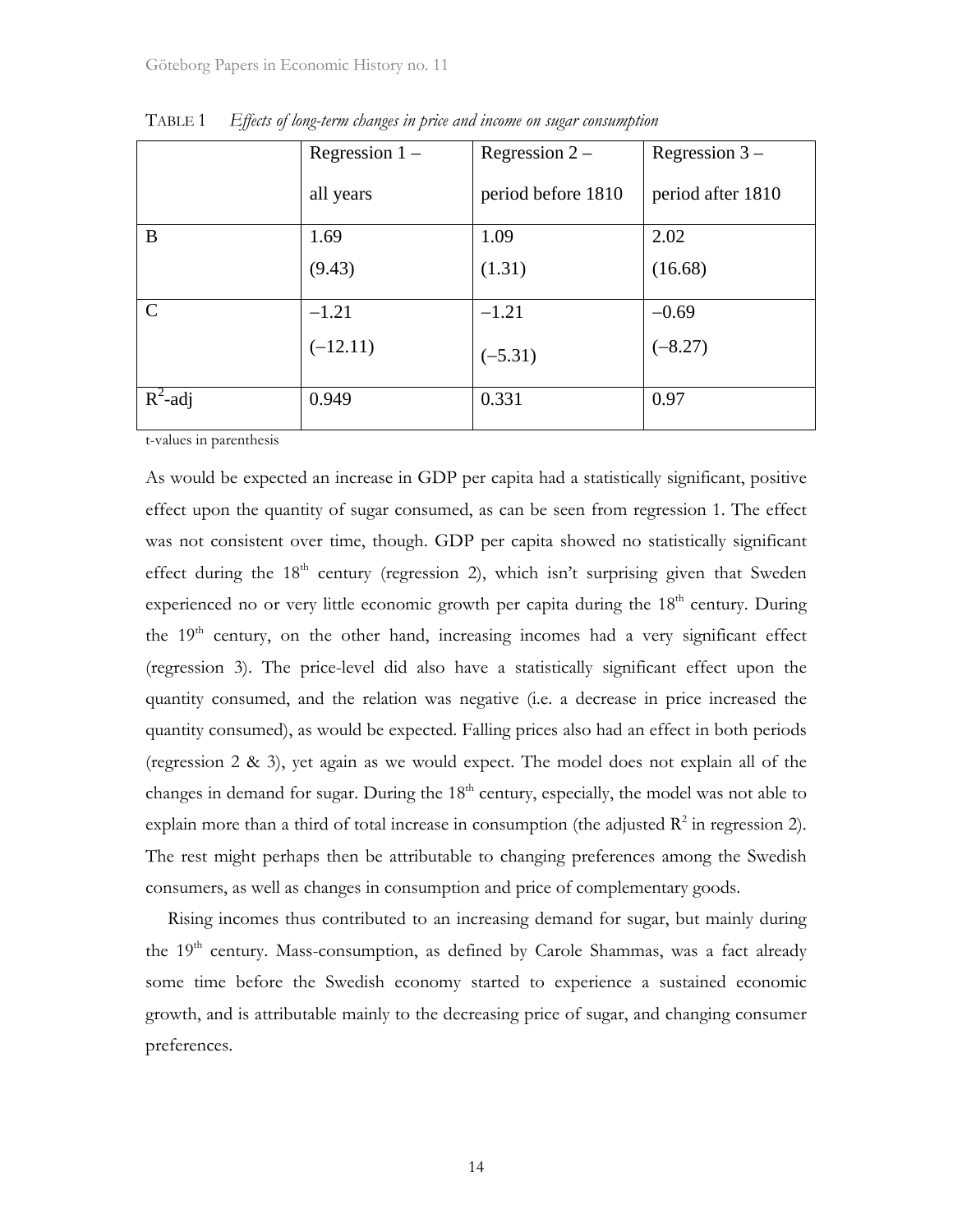### **4. Just how luxurious was sugar in Sweden?**

There is no doubt that sugar was a luxury commodity during the early modern era. But just how luxurious was sugar to a consumer in Sweden? Prior to the introduction of sugar, honey had been the most common sweetener. According to Erik Husberg, consumption of honey was quite considerable already during medieval times.<sup>32</sup>

Graph 6 might perhaps give an indication of how luxurios sugar was, putting the price of sugar in relation to the price of three other basic food items – cereals, butter and honey.<sup>33</sup> In the graph, the price of sugar is divided by the price for the same weight of honey, butter and cereals, respectively, giving an indication of the alternative cost of sugar. As can be seen in the graph, sugar is approximately 50–90 times more expensive than the same weight of cereals, around the middle of the  $17<sup>th</sup>$  century.





Sources: see appendix B

Today, few people would think of sugar as a substitute for other, more nutritious foodstuffs – at least not a good one at that. Carole Shammas has however argued that this

<sup>&</sup>lt;sup>32</sup> Husberg 1994

<sup>33</sup> See appendix for sources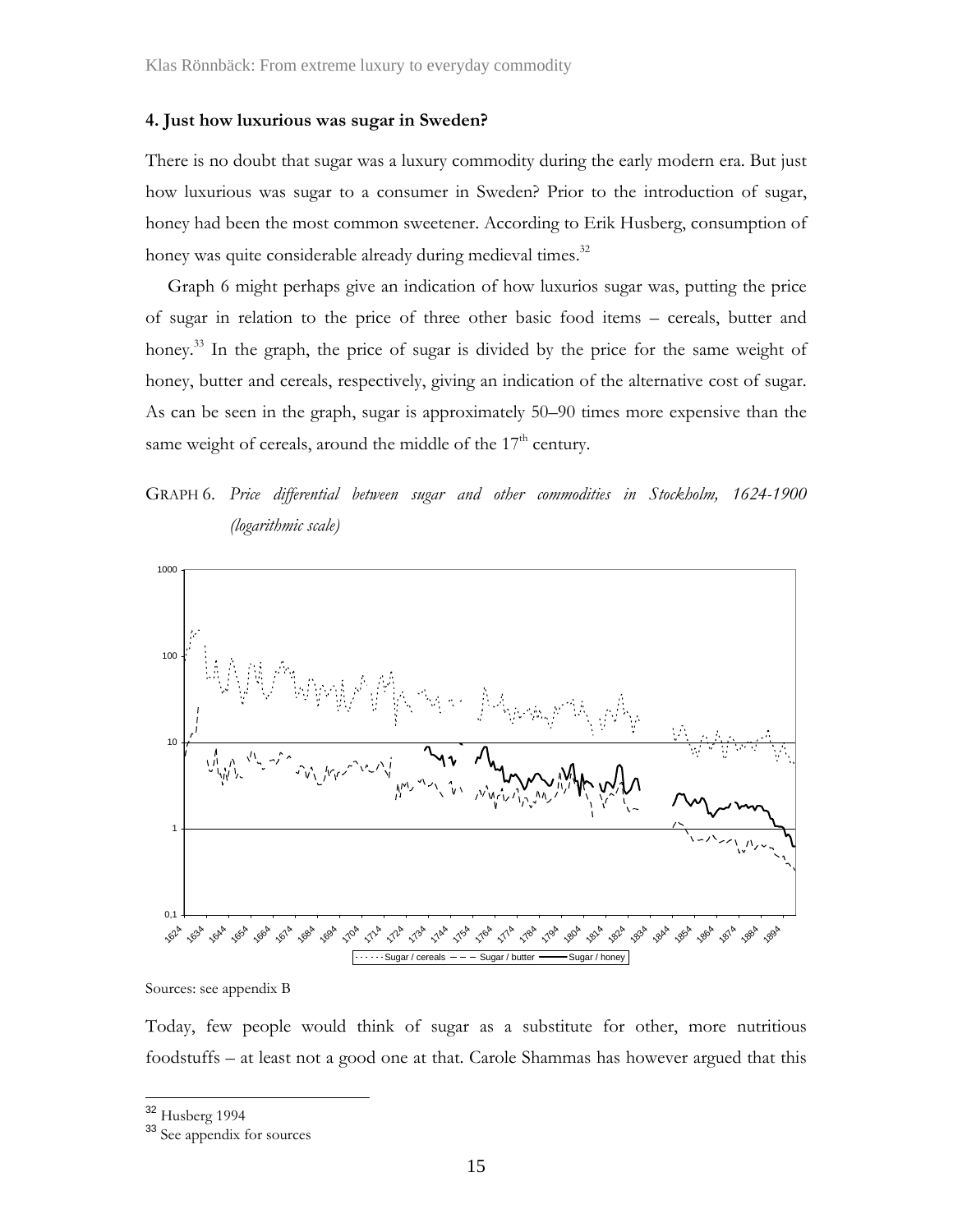was not how many people at the time considered it, at least not in Britain. Many people of the labouring classes in Britain did actually substitute potentially more nutritious foodstuffs for sugar and tea, and used sugar as a quick and easy source of energy – despite the low nutritional value. This reduced the total calorie intake of labouring classes in Britain, Shammas argues, since the calories one could get per penny was lower for sugar than for most other foodstuffs.34

If a similar substitution took place in Sweden, the consumers would have had to abstain from quite a substantial amount of other foodstuffs in order to buy even quite small amounts of sugar. A quick example to illustrate this point: in 1738, average consumption of sugar amounted to a quarter of a kilogram per capita. Looking at the price ratio between sugar on the one hand, and butter and cereals on the other – and assuming that the prices are given and would not change significantly due to a change in demand – consuming a quarter of a kg of sugar would mean each individual would have to abstain from approximately 8.5 kg of cereals, or 0.75 kg of butter. This is roughly equivalent to 12–15 days consumption of cereals for a somewhat richer household.<sup>35</sup> Over time, this ratio diminishes significantly. By the end of the period, sugar 'only' costs five times as much as the same weight in cereals. We can calculate the same quota in relation to the price of butter. The price of 1 kg of sugar is almost eight times higher than the price of 1 kg of butter by the beginning of the period. By the middle of the 19<sup>th</sup> century the price of sugar is on par with the price of butter. Sugar and honey, finally, are very close substitutes even by our current standards – one can in most cases be exchanged for the other (for examples as sweetener in many drinks or in food). By the early  $18<sup>th</sup>$  century, sugar was approximately 10 times as expensive as the same amount of honey. The price of sugar, relative to the price of honey, did however drop significantly. But only by the 1890s is sugar as cheap as honey, as can be seen in graph 7. It is then perhaps no surprise that it is by this time that sugar definitely has become a mass-consumed commodity in Sweden (see chapter 2 above).

<sup>&</sup>lt;sup>34</sup> Shammas 1990, p 137 & table 5.6

 $35$  Hannerberg 1971, p 94. Hannerberg states that the average consumption of cereals in Sweden at the time often is assumed to be roughly 250 kg annually, but thinks that most people in reality had to make do with much less than that.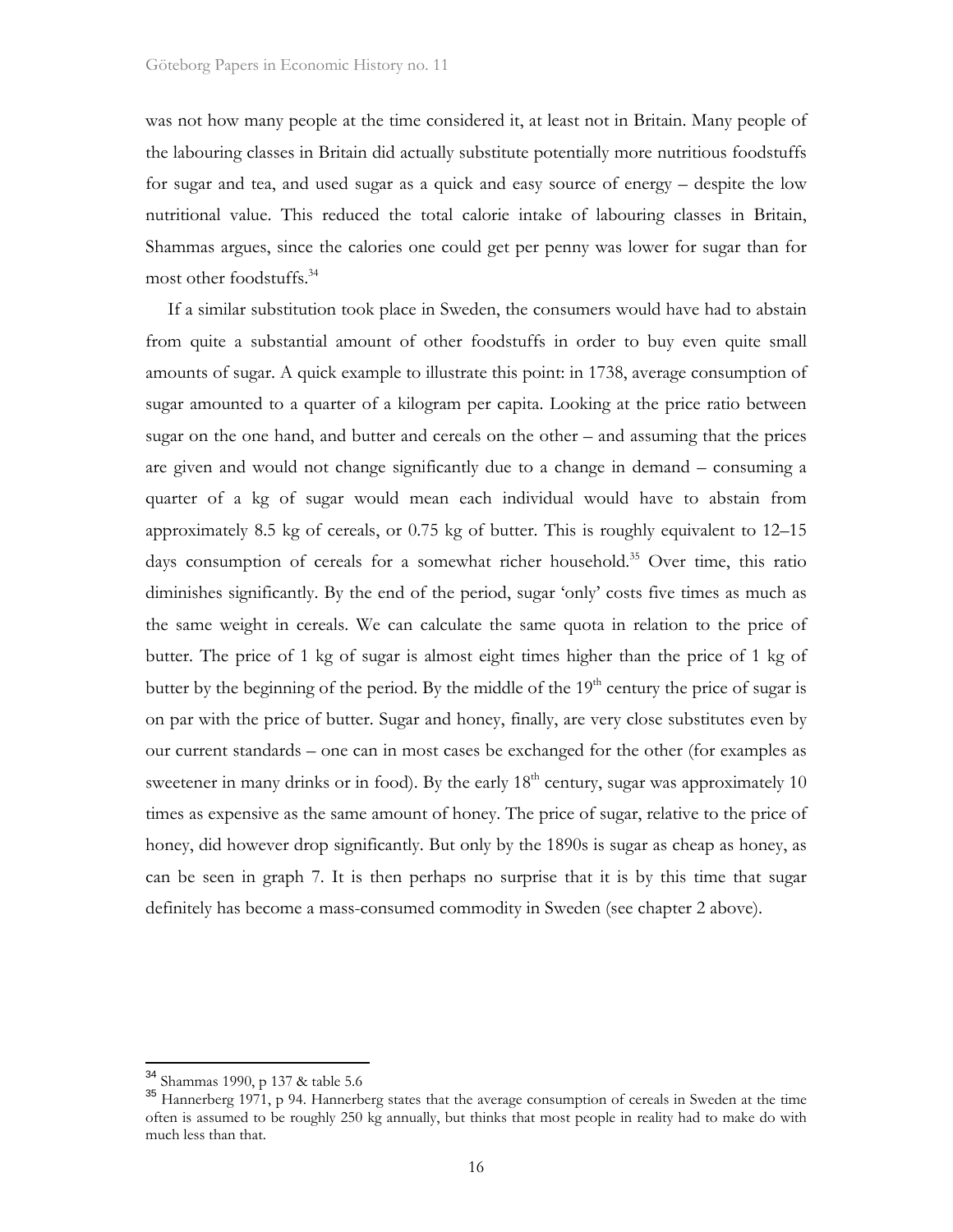GRAPH 7. *Price differential per unit of energy (kcal) between sugar and honey (logarithmic scale)*



Sources: see appendix B

## **4. The impact of Swedish sugar consumption**

## *4.1. 'Ghost acreage' and labour force*

Prior to the 1850s, all of the sugar imported to Sweden originated in areas of production overseas – mainly in the Americas.<sup>36</sup> Even though the Swedish consumption was marginal to total world production, it might still be interesting to know roughly how large 'ghost acreage', as well as how large a slave labour force, the Swedish consumption demanded, to illustrate the impact of the increasing consumption.

 $\overline{a}$ <sup>36</sup> Rönnbäck 2006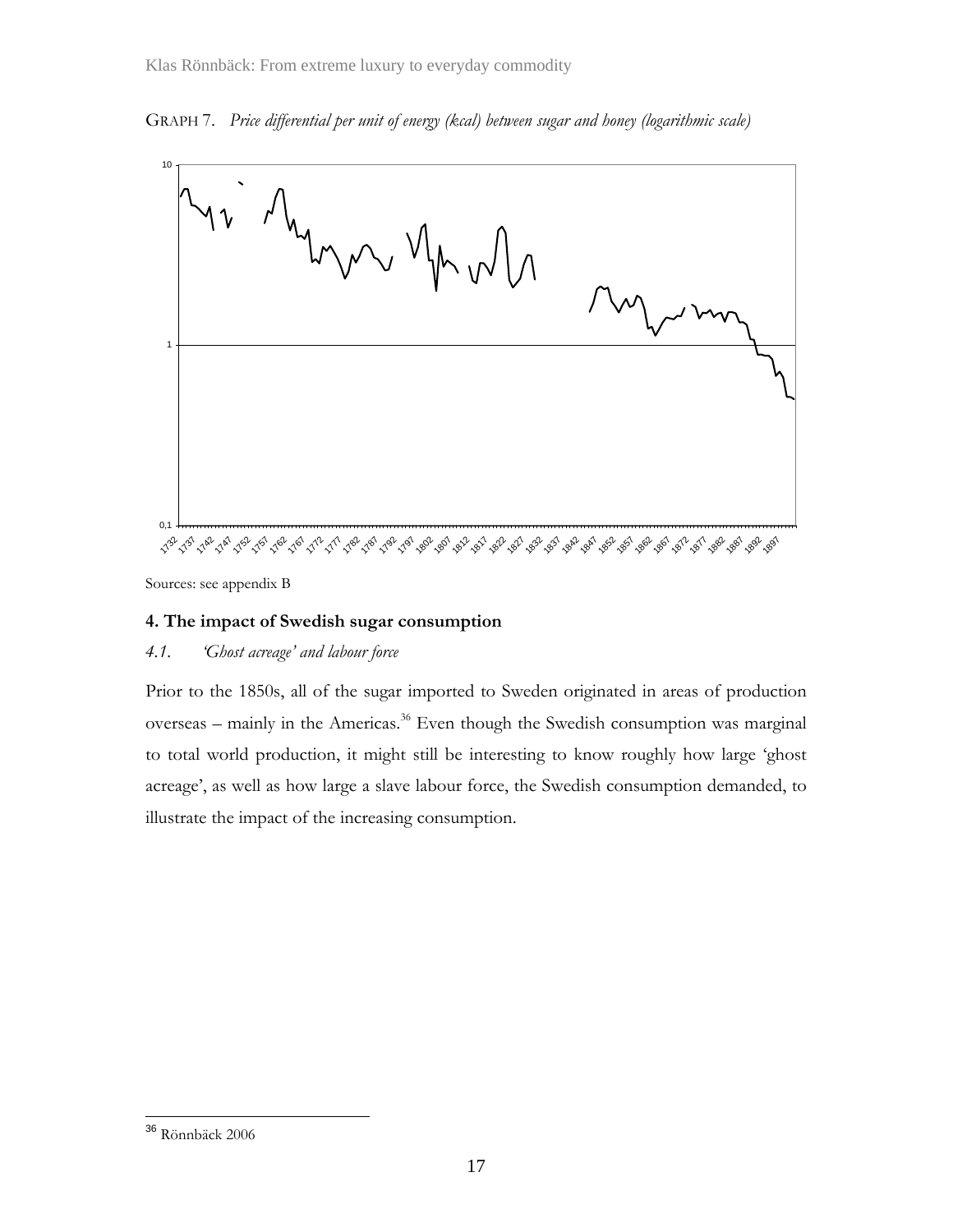| Year | Swedish net   | Production | Production | Production    | Production           |
|------|---------------|------------|------------|---------------|----------------------|
|      | sugar imports | Martinique | Montserrat | Jamaica (tons | Cuba (tons           |
|      | (tons,        | (tons      | (tons      | muscovado)    | muscovado)           |
|      | muscovado     | muscovado) | muscovado) |               |                      |
|      | equivalent)   |            |            |               |                      |
| 1738 | 500           | 15 000 *   | 2 600      | 17 500        | $\ddot{\phantom{0}}$ |
| 1785 | 1 600         | $12000*$   | $1400*$    | 52 000 *      | 12 000 *             |
| 1820 | 2 500         | 21 500     | 1 600      | 88 500        | 43 100               |
| 1850 | 10 700        | 15 000     | 80         | 28 800        | 223 100              |

TABLE 2 *Swedish net imports of sugar, and production on a number of Caribbean islands, chosen years 1738-1850.* 

Sources: production figures from Deerr 1949. All figures are rounded off to the closest hundred. Swedish import figures see graph 1.

\* data missing for this individual year, therefore interpolated from surrounding years.

Table 2 presents the data on total Swedish imports of sugar, parallel to data on production of sugar on a chosen number of islands in the Caribbean. The islands are chosen to illustrate possible areas of origin of the Swedish imports. In 1738, Sweden imported approximately 500 metric tons of sugar, mainly from French sources. Around this time, the French colony of Martinique produced around 15 000 metric tons of sugar per year. The Swedish demand thus constituted approximately 3 per cent of total production on Martinique. By the 1780s, Sweden imported approximately 1 500 metric tons of sugar annually. Britain as well as Denmark would soon become major trading partners, when France experienced a revolution at home as well as on Saint Domingue. The Swedish demand was by this time equivalent to the volume of production on a smaller Caribbean island, such as Nevis, Antigua or Montserrat, or 12.5 percent of the production on Martinique. By the 1850s, Swedish consumption did mainly come from Brazil and directly from the Caribbean. The official statistics do not tell us exactly what islands in the Caribbean the imports came from, but Cuba was most probably a major trading partner. Swedish imports constituted a volume equivalent to approximately 4.5 per cent of total Cuban production.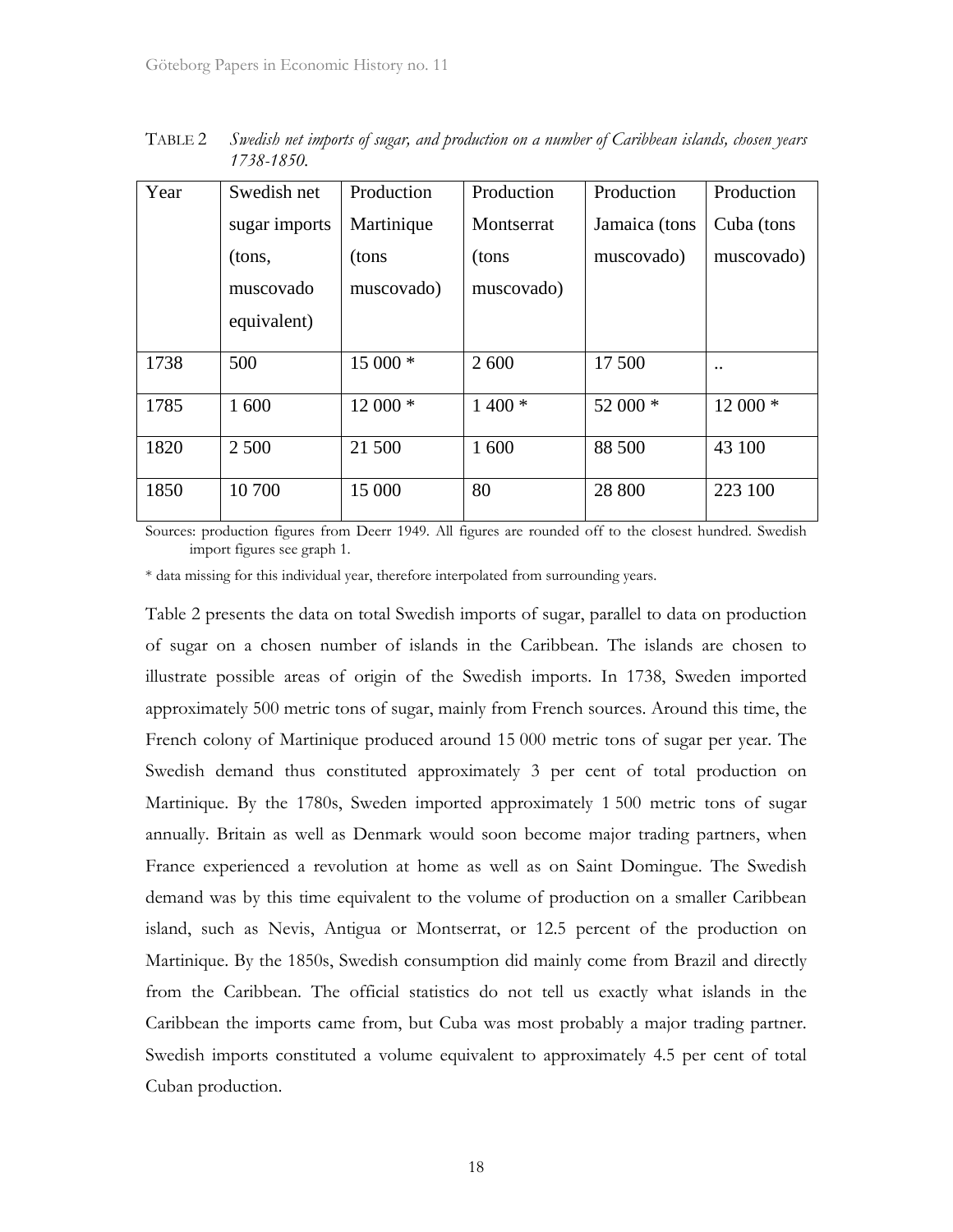| Year      | Place        | Yield        |  |
|-----------|--------------|--------------|--|
|           |              | (kg/hectare) |  |
| 1727      | St. Kitts    | 1 260        |  |
| 1729      | Montserrat   | 1 2 1 2      |  |
| 1733      | Barbados     | 2 3 4 7      |  |
| 1751      | Bahia        | 1 503        |  |
| 1752      | Bahia        | 1 2 5 3      |  |
| 1755      | Barbados     | 2 1 2 4      |  |
| 1774      | Jamaica      | 1 5 8 1      |  |
| 1776-1796 | Jamaica      | 2 1 7 4      |  |
| 1781      | Bahia        | 2 1 0 5      |  |
| 1785      | St. Domingue | 3 4 8 5      |  |
| 1788      | St. Domingue | 2618         |  |
| 1792-1808 | Morelos      | 2 6 4 3      |  |
| 1816      | Bahia        | 2 1 0 5      |  |
| 1822      | Morelos      | 3 0 38       |  |

TABLE 3 *Average yield of sugar in different areas of production in the Americas* 

Sources: Schwartz 1985, table 5-4, except for data on Montserrat taken from Sheridan 1974, table 8.3.

In table 3, data on the average yield of sugar are reported from different places in the Americas. Given this data, we can compute what 'ghost acreage' the Swedish consumption might have amounted to. In 1738, this acreage amounted to somewhere between 200 and 390 hectares of land, i.e. approximately  $2-4 \text{ km}^2$ . By the late  $18^{\text{th}}$  century, the 'ghost acreage' amounted to some 500–1000 hectares, i.e. 5–10 km<sup>2</sup>. By the middle of the 19<sup>th</sup> century, the acreage had grown to some 50  $km^2$ . Columns B & D of table 4 summarize these hypothetical calculations on the Swedish 'ghost acreage'.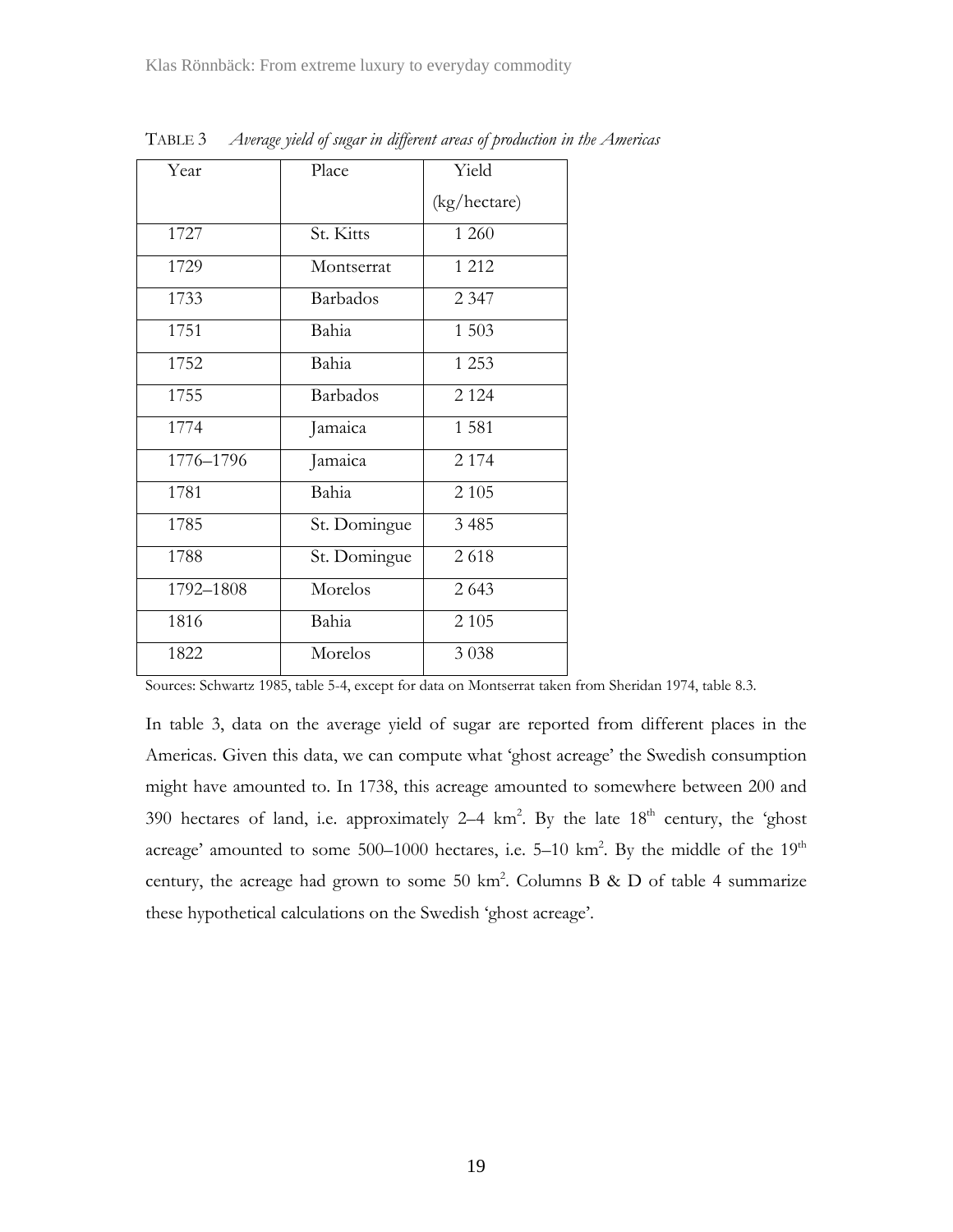| Year | A. Swedish     | B. Average   | C. Labour    | D.         | E. Estimated |
|------|----------------|--------------|--------------|------------|--------------|
|      | consumption    | yield of     | force        | Estimated  | labour force |
|      | of sugar (tons | muscovado    | productivity | 'ghost     | needed       |
|      | muscovado      | (tons per    | (tons per    | acreage'   | $(=\!A/C,$   |
|      | equivalent)    | hectare)     | adult slave) | $(=\!A/B,$ | number of    |
|      |                |              |              | $km^2$ )   | slaves)      |
| 1738 | 500            | $1.2 - 2.3$  | 1.04         | $2 - 4$    | 480          |
| 1785 | 1 600          | $1.6 - 3.5$  | 0.68         | $5 - 10$   | 2 4 0 0      |
| 1820 | 2 500          | $2.1 - 3.0$  | $0.68*$      | $8 - 12$   | 3 700        |
| 1850 | 10 700         | $2.1 - 3.0*$ | $0.68*$      | $36 - 51$  | 15 700       |

TABLE 4 *Hypothetical 'ghost acreage' and labour force needed to produce Swedish demand* 

Sources: import data, see footnote 14. Yield figures, see table 2. Labour productivity from Sheridan 1974, table 8.3 and Stein 1988, pp 75–76.

\* No data available, so estimate is extrapolated from earlier data.

Producing the sugar also needed a workforce, and the sugar plantations were very labour intensive. During the  $18<sup>th</sup>$  century, this workforce was almost entirely made up of slaves. Richard Sheridan has published detailed plantation data from Montserrat. Here, the 30 largest plantations produced 88.5 per cent of the sugar cane of the island (which translates into 2 300 tons of sugar). These 30 plantations accounted for 3 461 slaves in this year – out of which  $2\,403$  were adults.<sup>37</sup> One adult slave could thus produce approximately 1.04 tons of sugar per year by the first half of the 18<sup>th</sup> century. The Swedish consumption of 450 tons of sugar by 1738 would under such conditions have needed the labour of some 500 adult slaves.

Over time, the yield figures per labourer seem to have fallen, due to decreasing land fertility. In a calculation from the French island of Guadeloupe, by the second half of the  $18<sup>th</sup>$  century, the yield per slave labourer is thus significantly lower than the earlier figure from Montserrat – here it is estimated that one adult slave could produce approximately 1 500 pounds of sugar, i.e. 0.68 tons, annually on an average plantation on the island. On smaller or less fertile plantations, the yields per slave labourer was much smaller still – in

<sup>&</sup>lt;sup>37</sup> Sheridan 1974, table 8.3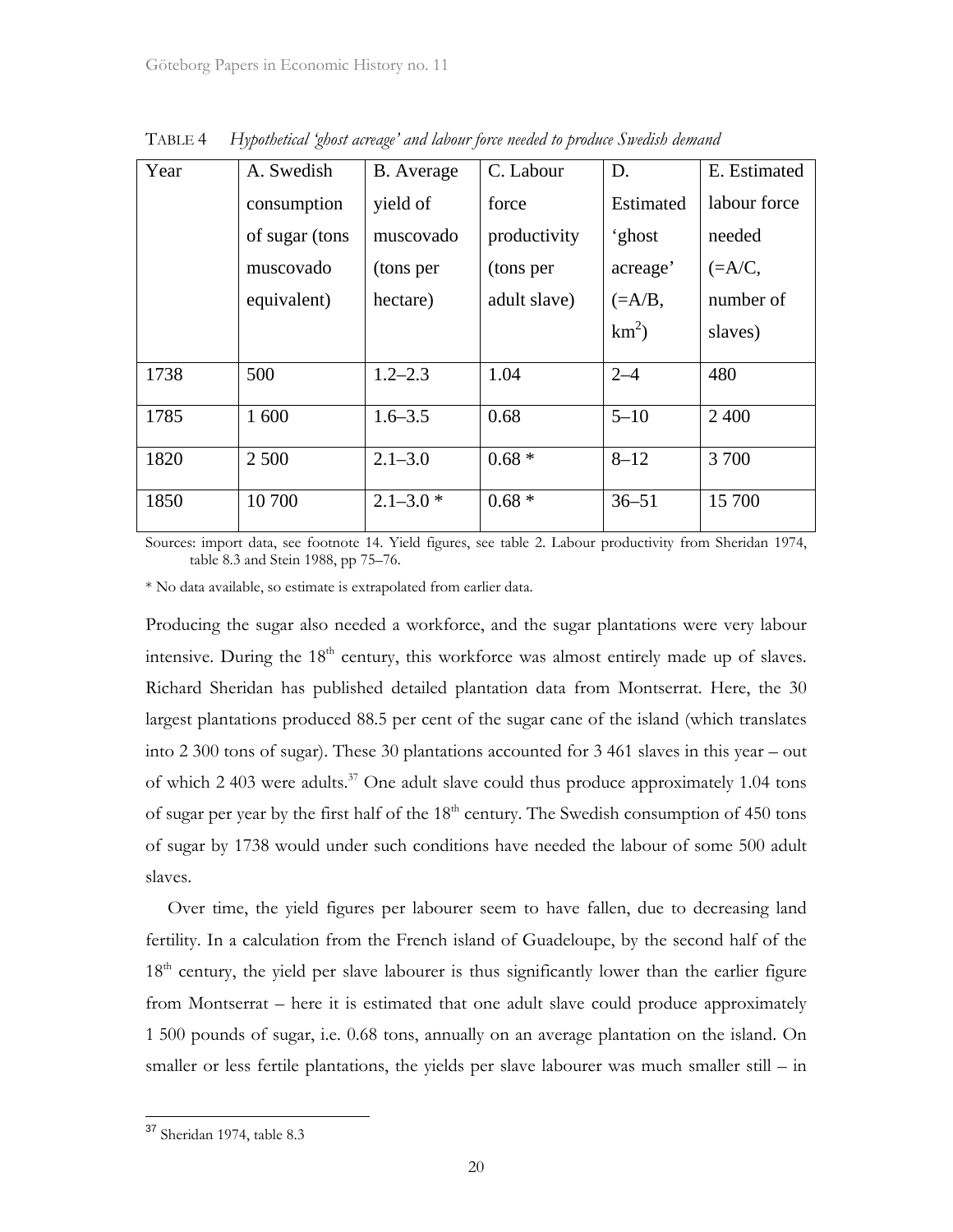some cases as small as  $0.2$  tons of sugar per slave labourer.<sup>38</sup> If we thus assume that the average yield figure from Guadeloupe remained quite typical during the following decades as well, Swedish consumption of sugar would by the middle of the  $19<sup>th</sup>$  century very roughly require the labour of at least some 15 000 adult slaves annually (children uncounted). This is equivalent to a third of the population on the Swedish island of Gotland, or approximately the same number of people living in quite large Swedish cities such as Norrköping or Malmö, by the same time.<sup>39</sup> Columns C & E of table 4 summarize these hypothetical calculations on the slave labour force needed for the production of the Swedish demand for sugar.

#### *4.2. Contributing to 'consumer revolution'*

That there is a close connection between the consumption of sugar, and the consumption of some other colonial commodities – such as coffee, tea and cacao/chocolate – is not controversial. There are however differing ideas as to what is the driving force behind the correlation. Some scholars believe that an increasing demand for tea or coffee also increased the demand for sugar.<sup>40</sup> Others believe the opposite – that an increasing demand for sugar enabled the demand for coffee and tea to increase, by making these goods more savoury.<sup>41</sup> A regression analysis conducted by Joel Mokyr might be interpreted to support the latter version: the analysis shows that a change in the price of tea has no significant effect upon the consumption of sugar, while a change in the price of sugar did have a significant effect upon the consumption of tea. $42$ 

The relationship between sugar and caffeine drinks is most probably mutual, but Mokyr's results might be interpreted as if the impact of changing sugar prices, upon the demand for caffeine drinks, is stronger than the vice versa. The timing of the increasing demand for sugar from the late  $18<sup>th</sup>$  century onwards, shown in this paper, does from this perspective fit well with the results of Christer Ahlberger's study on the Swedish 'consumption revolution'. Ahlberger found that utensils for the consumption for coffee, and especially for tea, had become common in a city such as Göteborg already by the year 1800.

<sup>&</sup>lt;sup>38</sup> Stein 1988, pp 75-76

 $39$  SCB 1969, tables 5 & 12. The total population of Gotland in 1850 was 44 572 people. The population of Malmö was 13 087 and the population of Norrköping 16 916 people.

<sup>&</sup>lt;sup>40</sup> See for example Mörner 2001, p 101<br><sup>41</sup> See for example Black 2004, p 62, or Shammas 1983, p 99<br><sup>42</sup> Mokyr 1988, table 2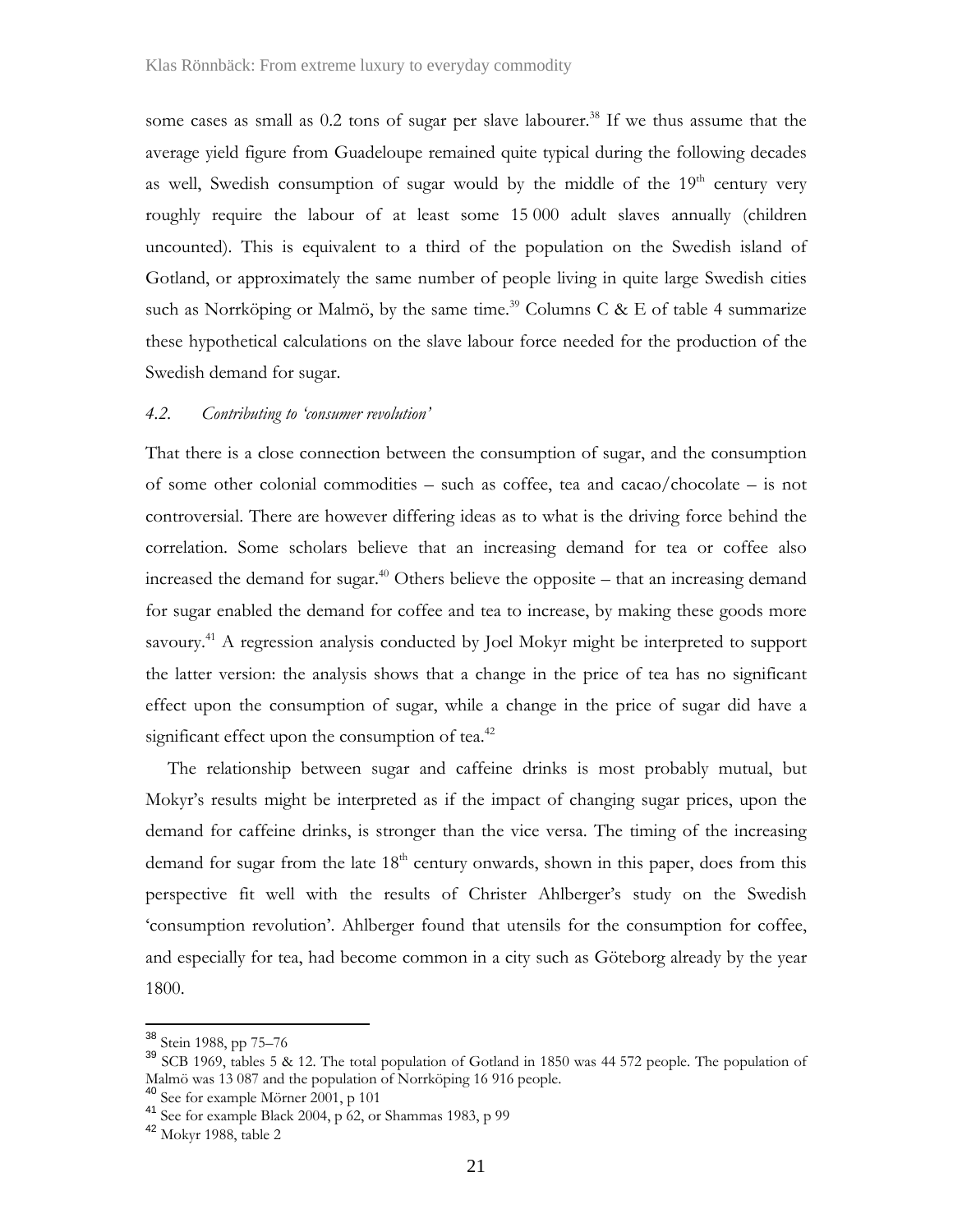|          | 1750           |                | 1800   |     | 1850   |     |
|----------|----------------|----------------|--------|-----|--------|-----|
| Area     | Coffee         | Tea            | Coffee | Tea | Coffee | Tea |
| Göteborg | 20             | 67             | 53     | 85  | 69     | 62  |
| Västbo   | 3              | 6              | 3      | 7   | 44     | 18  |
| Mark     | 4              | $\overline{4}$ | 3      | 9   | 57     | 10  |
| Skåning  | $\overline{2}$ | 3              | 3      |     | 18     | 25  |

TABLE 5 *Occurrence of items for preparation or consumption of coffee and tea in estate inventories in different regions in Sweden, 1750-1850. % of all estate inventories.* 

Sources: Ahlberger 1996, tables 7 & 10.

The drinking of tea, and later coffee, was initially concentrated to cities such as Göteborg – while it had not caught on in small rural parishes (Mark, Västbo and Skåning) to any similar degree. In Göteborg in 1750, two-thirds of all people leaving an estate inventory behind did actually possess some utensil for the preparation or consumption of tea. Increasing demand for coffee crowds out the consumption of tea to some extent, but the occurrence of utensils for tea-consumption still grows to 85% by the year 1800. The patterns become clearer if the estate inventories are divided according to the social group of the deceased, as in table 6.

Coffee Tea Soc. group I II III I II III Göteborg 100 148 140 100 91 75

Västbo | 40 | 0 | 0 | 75 | 0 | 0

Mark | 100 | 0 | 0 | 100 | 5 | 3

Skåning | 75 | 4 | 5 | 75 | 8 | 0

TABLE 6 *Occurrence of items for preparation or consumption of coffee and tea among different social strata in Sweden, in 1800. % of all estate inventories.* 

Sources: Ahlberger 1996, tables 8 & 11

Within the richest social group (nobility, rich merchants, bureaucrats of high station etc), by the year 1800, most people in both urban and rural areas did possess utensils for the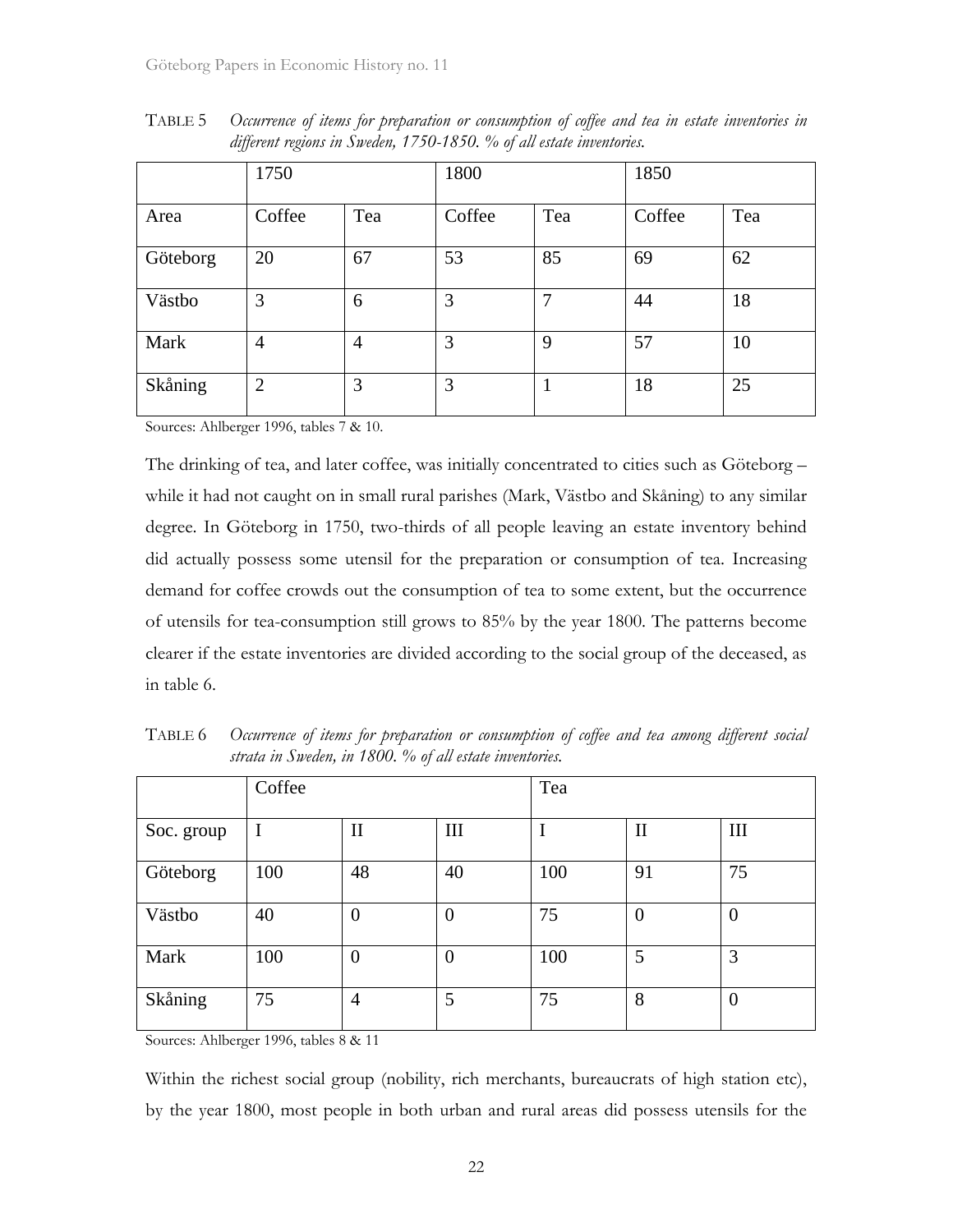consumption of both tea and coffee. What is striking, however, is the extent to which people from poorer social groups (craftsmen and common workers) in Göteborg also possessed such utensils – by 1800, 75% of all the common workers in Göteborg did actually possess utensils for the consumption of tea. Ahlberger draws the conclusion that the drinking of tea and coffee was a habit of the urban population, and of the nobility.<sup>43</sup> Consequently, urbanization might have contributed to increasing the demand for such luxury goods.

Ahlberger's results show that the consumption of luxury goods was spread out among poorer social groups already by the late 18th century, to a higher extent than might have been expected. His results also show that it is mainly the poorer, rural population that increase it's consumption of such goods during the early  $19<sup>th</sup>$  century.<sup>44</sup>

## *4.3. Dental caries – the other side of the coin*

Sugar was not only lacking most nutritional benefits – it was also directly damaging for the dental health of the population. In pre-agricultural Alvastra, a study shows that approximately 5 per cent of the population had dental caries.<sup>45</sup> In skeletal remains from medieval times, in cities such as Åhus and Lund, approximately 35–40 per cent of the adult population showed signs of dental caries. By the early  $18<sup>th</sup>$  century, in Holje, a small village in the south-east of Sweden, approximately 70 per cent of the adult population had dental caries – and in most cases both larger and deeper than during earlier times. In data from the city of Linköping, around the turn of the century 1700–1800, 90 per cent of the adult population had dental caries. Caroline Arcini is convinced that the increasing incidence of dental caries to a large extent is attributable to the increasing demand for sugar.<sup>46</sup>

The tooth-brush was known in Europe already during the  $17<sup>th</sup>$  century, but did not become popular until the 18<sup>th</sup> century. Among the findings from Holje, three people (out of a total of 115) had been buried with a tool for cleaning the teeth, a small rake in metal. Their teeth did however not show any signs that these tools actually had been used. $47$ 

<sup>43</sup> Ahlberger 1996, p 104<br>44 Ahlberger 1996, p 109–110<br>45 Englund 2005, p 157<br>46 Arcini 2006, p 86<br>47 Arcini 2006, p 88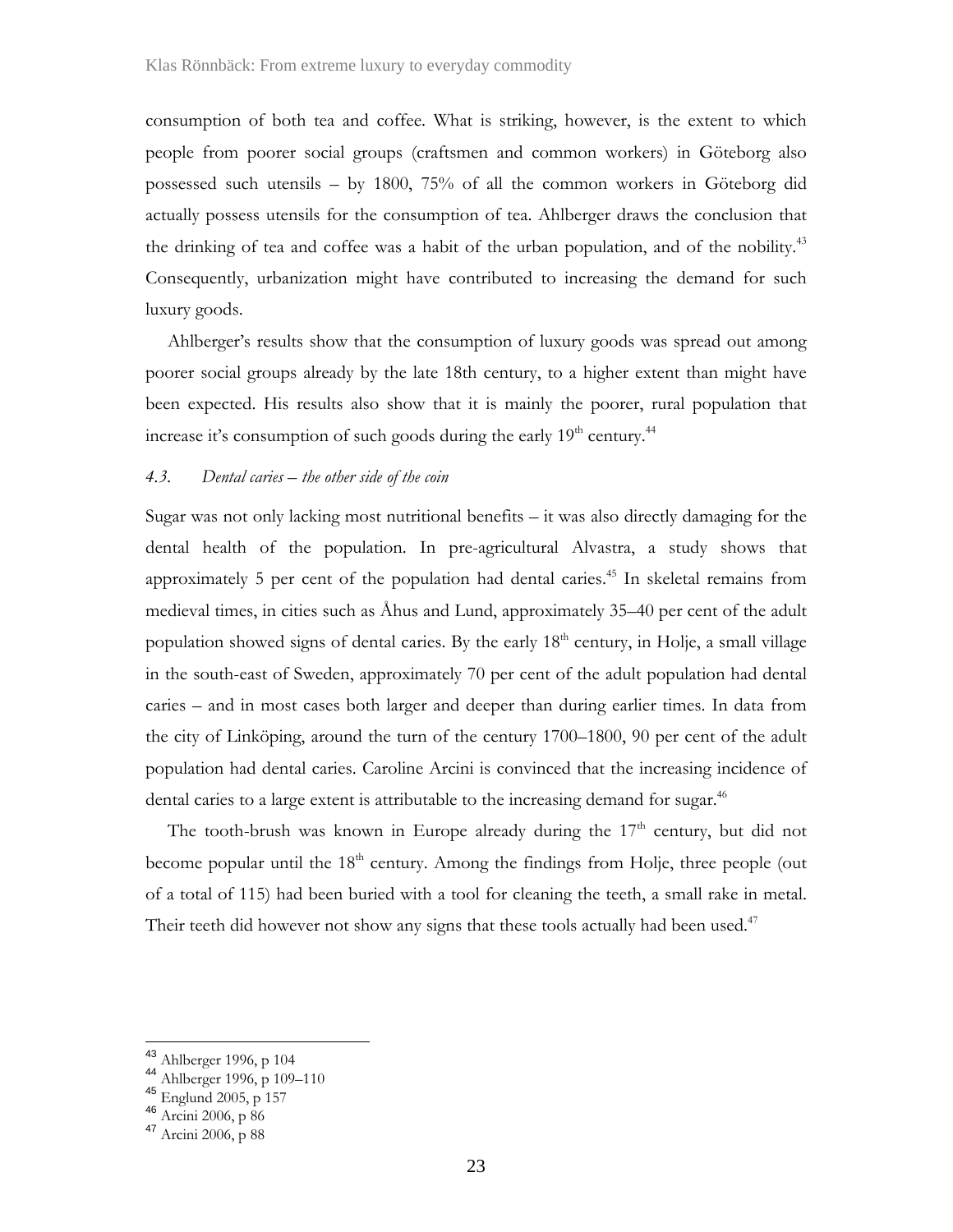## *4.4. Domestic industry and state budget*

The mercantilist trade policies during the  $18<sup>th</sup>$  century were focusing on protecting and supporting domestic refineries of sugar. These policies were successful to such degree that several refineries were established during the century, and were able to survive. Some of the refineries, for example Carnegie & co in Göteborg, did in time become an important employer locally. But the total employment figures for sugar works in the whole country was very marginal – by the middle of the  $18<sup>th</sup>$  century, sugar refineries employed around 30 workers in the whole of Sweden, growing to approximately 250 workers by the early  $19<sup>th</sup>$ century.48

Despite the fact that the trade policies didn't have tariff revenue as a primary goal, the contribution that the trade in sugar made to total state revenue was not negligible. After all, the value of the imports of sugar constituted a significant share of the value of all imports already by the  $18<sup>th</sup>$  century, as is shown in graph 8.

GRAPH 8. *The value of imports of sugar as a share of the value of total imports into Sweden, 1741- 1810 (percentages, 5-year averages)*



Sources: Kommerskollegium. Kammarkollegiet .Årsberättelser Utrikeshandel. Series 3

<sup>&</sup>lt;sup>48</sup> Nyström 1983, bilaga 1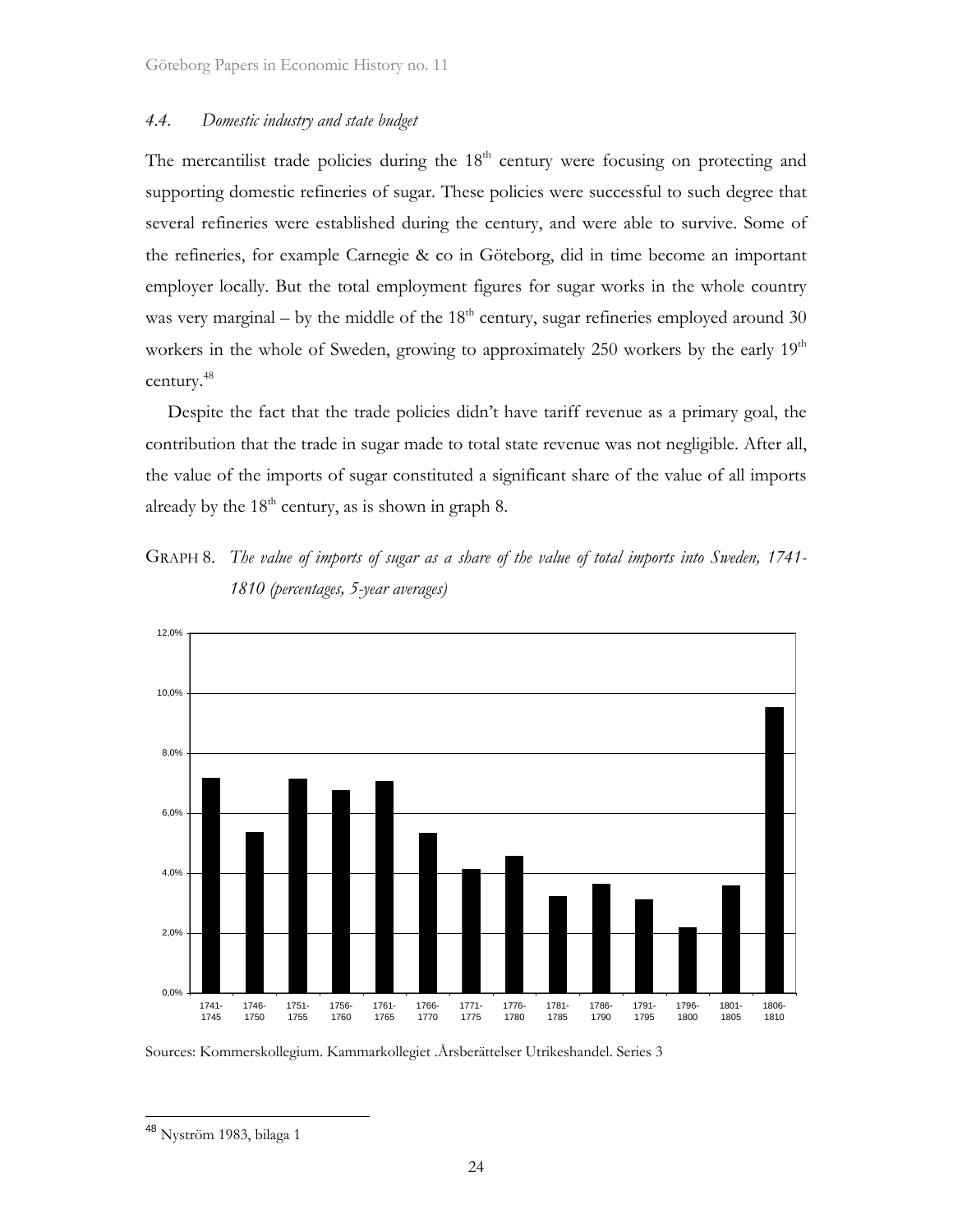As can be seen in the graph, sugar alone accounted for almost 8 per cent of the value of all imports by the first half of the  $18<sup>th</sup>$  century. Since the price of sugar fell, the value of total sugar imports could not keep pace with the growth in value of other imports, so the share of sugar diminished over time.

### **5. Conclusions**

This paper has tried to answer three questions: when did sugar experience the shift from being a luxury to being an everyday commodity? What factors are important to explain the shift? What impact did the increasing sugar consumption have?

Regarding the first question, some people assume that this shift happened either following the Swedish industrialization, as an effect of increasing incomes among the Swedish population from the middle of the  $19<sup>th</sup>$  century onwards, or following the introduction of beet-sugar in Sweden, by the late  $19<sup>th</sup>$  century. This paper shows that both these ideas are faulty. There was a rather protracted and gradual breakthrough in the consumption of sugar in Sweden during the whole of the 19<sup>th</sup> century. Even though the Swedish consumption started out during the  $18<sup>th</sup>$  century from a very low level, at least if compared to the per capita consumption in Britain, the growth in consumption was quite rapid at most times. Following the definition of Carole Shammas, sugar had become a product of mass-consumption in Sweden already some decade before Swedish economic growth started to take off in the 1850s. The introduction of beet-sugar could take over and capitalize on a demand that was already well established.

The most important factors behind the shift was therefore not increasing income among the consumers, but decreasing relative price of sugar and changing consumer preferences during the late  $18<sup>th</sup>$  and early  $19<sup>th</sup>$  centuries. One of the most important explanations behind the increasing sugar consumption might then be market integration, causing the Swedish price of sugar to converge with international prices (i.e. to fall relative to other goods). Once people had acquired a taste for sugar, however, increasing incomes during the 19<sup>th</sup> century would boost the consumption even further.

Since the growing demand was satisfied solely by imports until the late  $19<sup>th</sup>$  century, the Swedish consumption of sugar needed a 'ghost acreage', as well as a labour force, in the areas of production in colonial America. The 'ghost acreage' was rather small, at most the size of a couple of the very smallest islands in the Caribbean. The Swedish consumption also demanded the labour of a slave population. By the early  $18<sup>th</sup>$  century,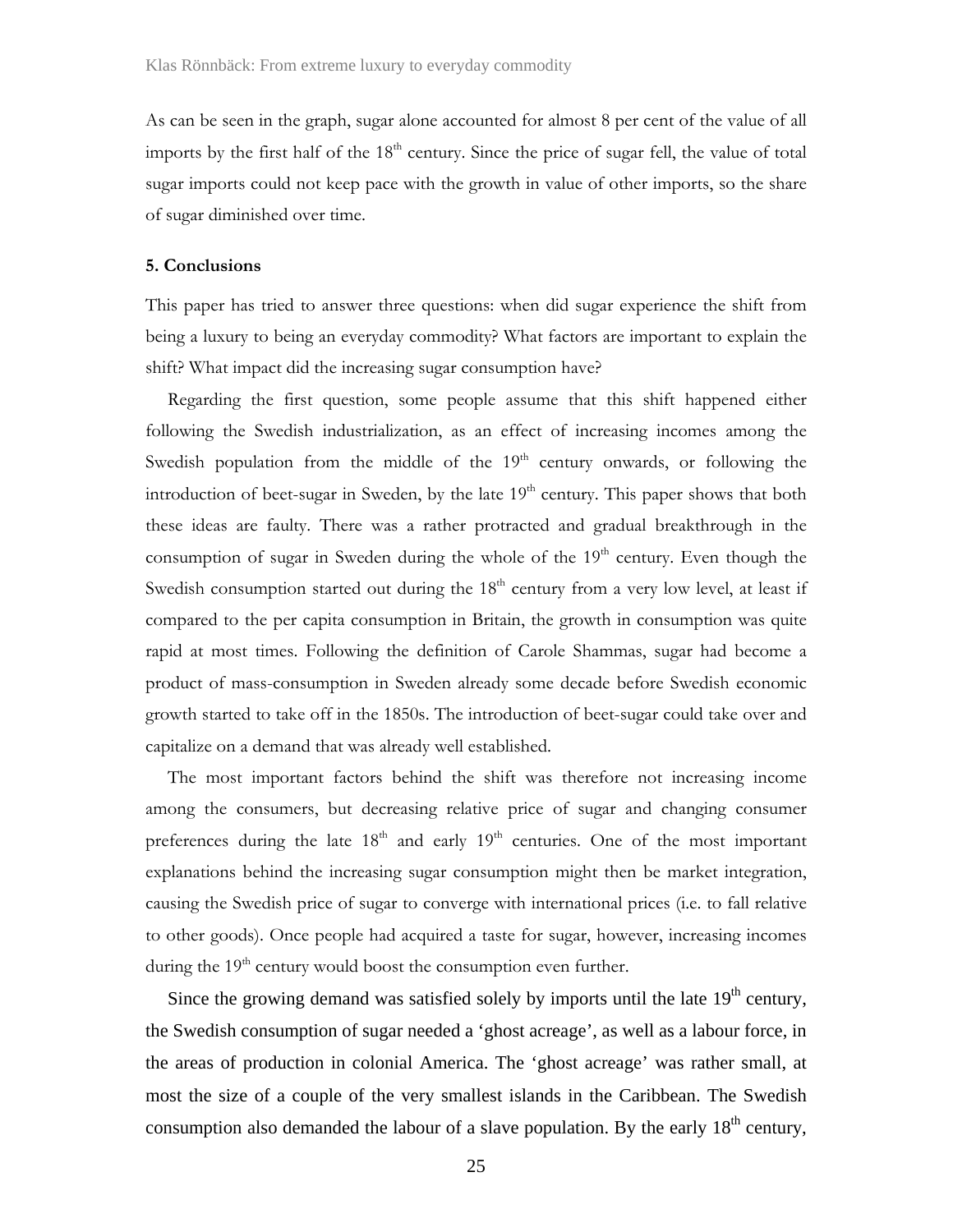Swedish consumption of sugar demanded the labour of some 400 adult slaves per year to work the sugar plantations – growing to a size of at least 15 000 adult slaves per year by the middle of the  $19<sup>th</sup>$  century, just prior to the time when European beet-sugar started to enter the Swedish market.

Increasing use of sugar in Sweden also contributed to increase the demand for caffeine drinks, such as coffee and tea, by making them more savoury. The growth of demand for sugar coincides well in time with the growth in use of such other luxuries, documented by Christer Ahlberger. Sugar did thereby play an important role for the 'consumer' and/or 'industrious' revolution in Sweden. This did however have a price in the form of a decaying dental health status, since dental caries is closely connected to the use of sugar. Even though some sugar refineries, such as Carnegie  $\&$  co in Göteborg, were large factories by the standard of the time, the direct contribution to the employment of workers was very marginal. The increasing consumption of sugar was not unimportant for the total tariff revenues of the Swedish state. Already during the first half  $18<sup>th</sup>$  century, sugar alone was estimated to account for approximately 8 per cent of the total value of imports into Sweden – a figure that however does diminish over time due to the falling price of sugar.

#### **Appendix: a note on sources**

#### *A. Sources for per capita consumption of sugar estimates*

The import and export data of sugar is gathered from the annual reports on external trade by the Swedish Board of Trade (*Kommerskollegium årsberättelser Utrikeshandel*), series 2 & 4. Different sources state quite different figures for how big the loss of weight is during refining of sugar – something between 10 and 40 per cent loss is quite normally stated, the higher loss figures referring to older data, especially from the  $17<sup>th</sup>$  century. The weight loss is also a matter of decision and market demand. It is perfectly possible to consume both raw and semi-refined sugar, and many people actually did, although most people often preferred refined versions if they could afford them. The by-product of sugar refining – treacle – also becomes more savoury if it contains a larger amount of sugar – so that the price of treacle relative to the price of sugar might have an effect upon choice of how much to refine the sugar. So as not to over-estimate the amount of sugar consumed, it is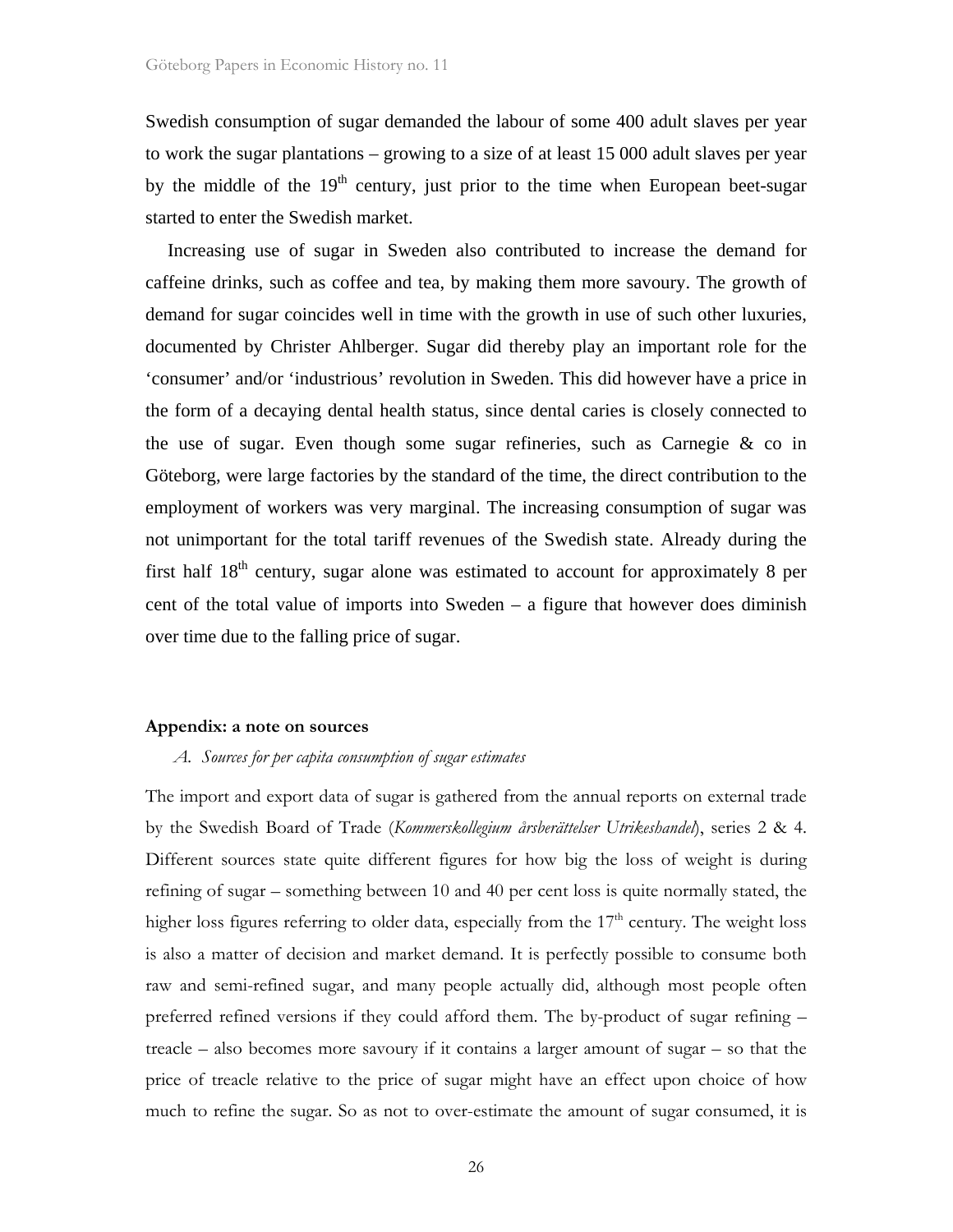here assumed that there is a 30 per cent net loss of weight during refining of raw sugar, and a 20 per cent net loss of weight of refining already semi-refined sugar, imported into Sweden during the  $18<sup>th</sup>$  century. The loss is lower during the  $19<sup>th</sup>$  century, due to improved modes of refining, so it is here assumed that these figures by this time are reduced to 20 and 10 per cent, respectively.

Data for the domestic production of beet sugar is taken from Kartell- och trustredningen (1913), appendix table I. Data on the population in Sweden from Statistics Sweden (SCB 2006).

#### *B. Sources for the price of sugar and other commodities*

The source and methods for the price of sugar is described in detail in an earlier working paper (Rönnbäck 2007), so I will here only mention this source briefly. The price of sugar is assembled from the accounts of the kitchen of the royal court of Sweden, 1650-1900 – the Court archive (*Slottsarkivet*), Hovförtäringen, series I A, I B, I D & III D. The price is a weighted average price of a couple of different sorts of sugar, in practice very closely correlated to the price of refined, white sugar. The reason why different sorts have been included in the relative price is that the even though the names used for sugar in the accounts change somewhat over time, they seem to refer to the same (or very similar) qualities of sugar. The currencies have been converted into kronor and ören in the way recommended by Jörberg (1972).

The price series for butter and cereals is constructed by assembling the prices from Stockholm reported in Jansson & Söderberg (1991) for the period until 1731, and in Jörberg (1972) from 1732 onwards. In the latter case, the price of cereals used here is constructed as an average of the prices Jörberg reports for rye and barley, to be able to compare it with the figures in Jansson & Söderberg, which apparently is an average of these two cereals. The prices are formally converted into kronor and öre/kg in the same way as the sugar prices are. Jörberg reports no price of honey from Stockholm, so the price included here is the price from the province of Halland. Consumer price index, finally, is preliminary data from Rodney Edvinsson (2007a).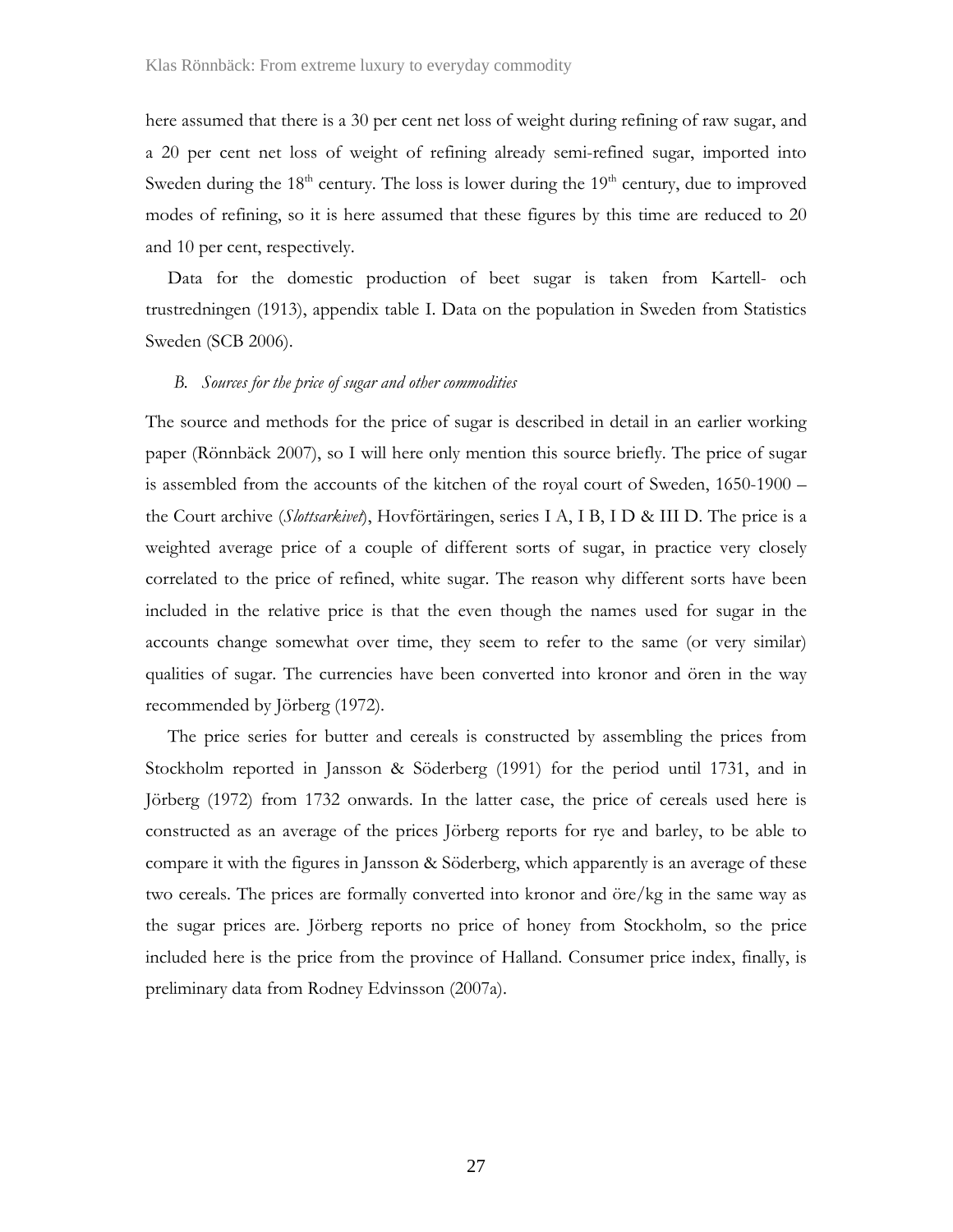#### **Sources and literature**

#### **Unprinted sources**

- Clark, Gregory (2007): *English prices and wages, 1209–1914*. Data-file provided on the IISG-website, http://www.iisg.nl.
- Edvinsson, Rodney (2007a): preliminary CPI-data from project "Sveriges bruttonationalprodukt 1668–2005", provided by the author.
- Edvinsson, Rodney (2007b): *BNP per capita i Sverige 1720–2000 i 2000 års referenspriser*. Data-file provided on http://www.historia.se
- Hoffman, Philip (2005): *Paris 1450–1789*. Data-file provided on the GPIH-website.
- Luiten van Zanden (2007): *The prices of the most important consumer goods, and indices of wages and the cost of living in the western part of the Netherlands, 1450–1800*. Data-file provided on the IISG-website, http://www.iisg.nl.
- van Riel, Arthur (2007): *Prices of consumer and producer goods, 1800–1913*. Data-file provided on the IISG-website, http://www.iisg.nl.
- Royal court archive (*Slottsarkivet*), accounts from the Royal kitchen (*Hovförtäringen*), series IA, IB, ID & IIID.
- SCB (2006): *Befolkningsutveckling; födda, döda, in- och utvandring, gifta, skilda 1749–2006*. Data-file available on http://www.scb.se.

#### **Printed sources and literature**

- Ahlberger, Christer (1996): *Konsumtionsrevolutionen I: Om det moderna konsumtionssamhällets framväxt 1750–1900*. Humanistiska fakulteten, Göteborgs universitet.
- Arcini, Caroline (2003): *Åderförkalkning och portvinstår Välfärdssjukdomar i medeltidens Åhus*. Riksantikvarieämbetet, Stockholm.
- Arcini, Caroline (2006): "Offer för pest, svält och tobak" in Caroline Arcini et al (2006): *Pestbacken*. Riksantikvarieämbetet, Stockholm.
- Björk, Fredrik (2007): "Arbetare eller konsument i folkhemmet? en paradoxal historia" in Victor Lundberg (ed, 2007): *Arbetarhistoria i brytningstid*. Centrum för arbetarhistoria, Landskrona.
- Black, Jeremy (2004): *The British seaborne empire*. Yale university press, New Haven.
- Curtin, Philip (1969): *The Atlantic slave trade. A census*. University of Wisconsin press, Madison.
- Deerr, Noel (1949): *The history of sugar*. Chapman & Hall, London.
- Englund, Peter (2005): "Om tandborstens historia" in *Tystnadens historia och andra essäer*. Atlantis, Stockholm.
- Hannerberg, David (1971): *Svenskt agrarsamhälle under 1200 år*. Scandinavian University Books, Stockholm.
- Heckscher, Eli (1944): "Sveriges framgångsrikaste handelsföretag Ostindiska kompaniet" in *Historieuppfattning – materialistisk och annan*. Albert Bonniers förlag, Stockholm.
- Husberg, Erik (1994): *Honung, vax och mjöd. Biodlingen i Sverige under medeltid och 1500-tal*. Historiska institutionen, Göteborgs Universitet, Göteborg.
- Jacks, David (2004): "Market integration in the North and Baltic Seas, 1500–1800", *Journal of European Economic History*, vol 33, no 3, pp 285–329.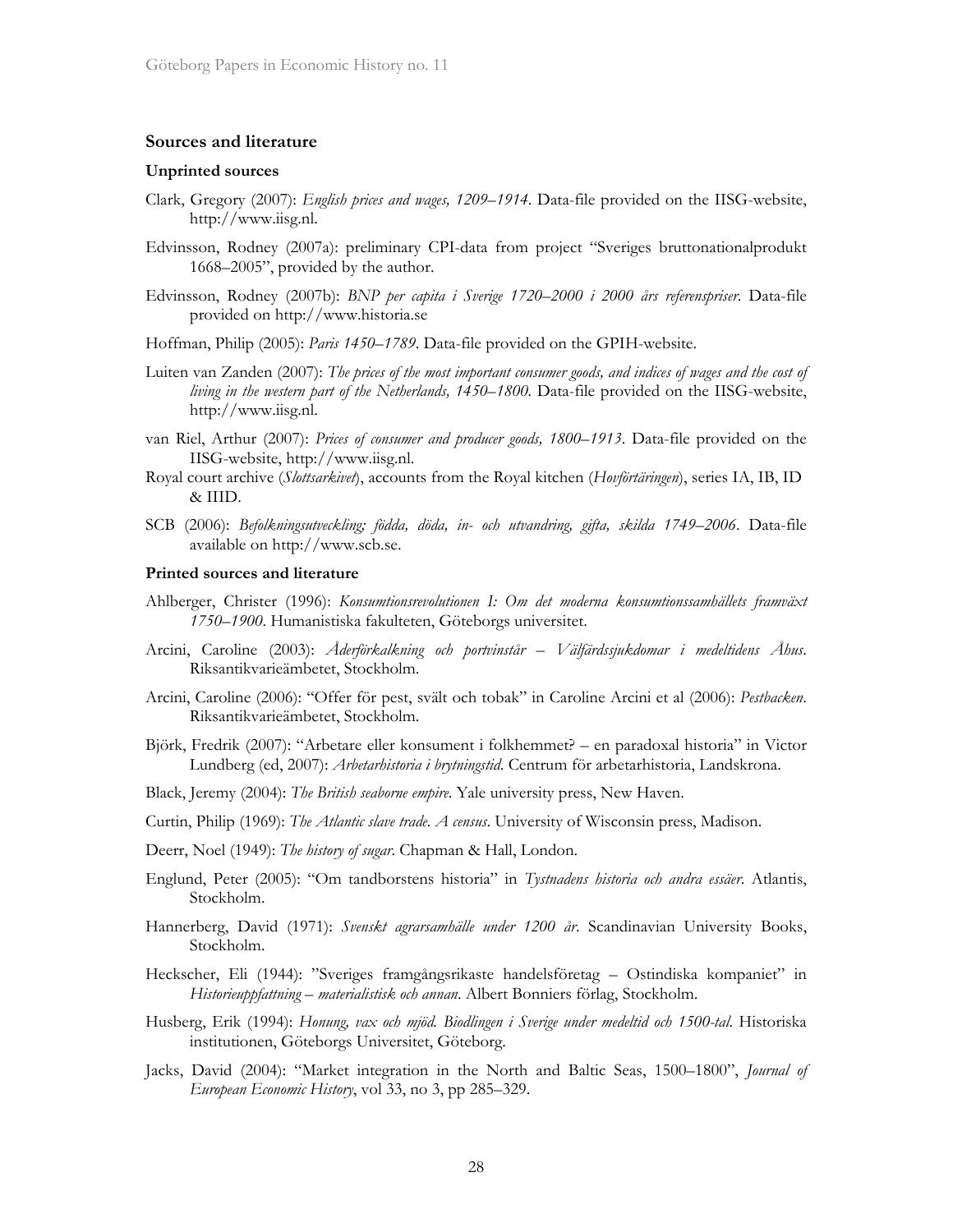- Jansson, Arne & Johan Söderberg & Lennart Palm Andersson (1991): *Dagligt bröd i onda tider Priser och löner i Stockholm och Västsverige 1500–1770*. Institutet för lokalhistorisk forskning.
- Jones, Colin & Rebecca Spangen (1999): "Sans-culottes, sans café, sans tabac: shifting realms of necessity and luxury in eighteenth-century France" in Maxine Berg & Helen Clifford (eds, 1999): *Consumers and luxury. Consumer culture in Europe 1650–1850*. Manchester university press, Manchester.
- Jörberg, Lennart (1972): *A history of prices in Sweden 1732–1914*. Gleerups, Lund
- Kartell- och trustutredningen (1913): *Sockerindustri och sockerbeskattning i Sverige samt Danmark och Tyskland*. Stockholm.
- Klason, Peter (1892): *Sveriges sockerhandel och sockerindustri*. P.A. Norstedt & söner, Stockholm.
- McKendrick, Neil (1982): "Commercialization of fashion" in Neil McKendrick, John Brewer & J.H. Plumb (eds, 1982): *The birth of a consumer society – The commercialization of eighteenth-century England*. Europa publications, London.
- Mokyr, Joel (1988): "Is there still life in the pessimist case? Consumption during the Industrial Revolution, 1790–1850", *Journal of Economic History*, vol. 48, no 1, p 69–92.
- Müller, Leos (2003): "The Swedish East-India trade and international markets: re-exports of teas, 1731–1813", *Scandinavian Economic History Review*, vol 51, no 3, pp 28–44.
- Müller, Leos (2004): "Kolonialprodukter i Sveriges handel och konsumtionskultur, 1700–1800", *Historisk tidskrift*, 2004, no 2, pp 225–247.
- Mörner, Magnus (2001): *Människor, landskap, varor & vägar*. Atlantis, Stockholm.
- Nyström, Per (1983 [1955]): *Stadsindustriens arbetare fore 1800-talet*. Tidens förlag, Stockholm.
- Rönnbäck, Klas (2006): *Flexibility and protectionism. Swedish trade in sugar during the early modern era*. Göteborg Papers in Economic History, no 4.
- Rönnbäck, Klas (2007): *The price of sugar in Sweden. Data, source & methods*. Göteborg Papers in Economic History, no 10.
- SCB (1969): *Historisk statistik för Sverige. Befolkning: 1720–1967*. SCB, Stockholm.
- Schumpeter, Elizabeth (1960): *English overseas trade statistics 1697–1808*. Clarendon press, Oxford.
- Schwartz, Stuart (1985): *Sugar plantations in the formation of Brazilian society. Bahia, 1550–1835*. Cambridge university press, Cambridge.
- Shammas, Carole (1983): "Food expenditures and economic well-being in early modern England". *Journal of economic history*, vol 43, no 1, pp 89–100.
- Shammas, Carole (1990): *The pre-industrial consumer in England and America*. Clarendon press, Oxford.
- Sheridan, Richard (1973): *Sugar and slavery. An economic history of the British West Indies, 1623–1775*. Canoe press, Barbados.
- SJV (2007): *Konsumtion av livsmedel och dess näringsinnehåll. Uppgifter t.o.m. år 2005*. Statens Jordbruksverk, statistikrapport 2007:2.
- Sjöberg, Gustav (1981/82): "Sockerindustrins historia i Sveirge intill frihetstiden", *Karolinska förbundets årsbok*, 1981/82, pp 90–148.
- Sombart, Werner (1967): *Luxury and capitalism*. University of Michigan press, Ann Arbor.
- Stein, Robert Louis (1988): *The French sugar business in the eighteenth century*. Louisiana state university press, Baton Rouge.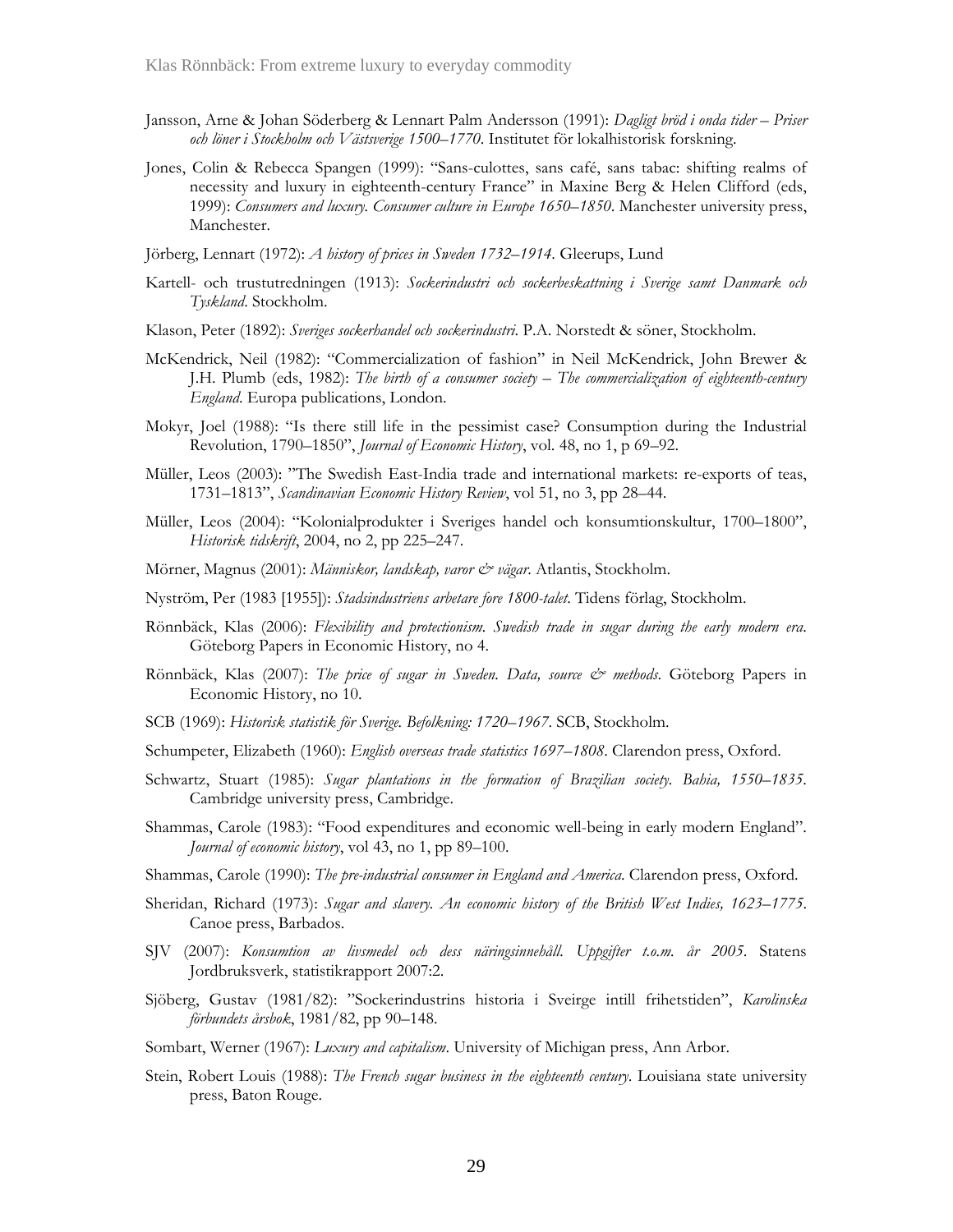- Stols, Eddy (2004): "The expansion of the sugar market in Western Europe" in Stuart Schwartz (ed, 2004): *Tropical Babylons – Sugar and the making of the Atlantic world, 1450–1680*. University of North Carolina press, Chapel Hill.
- Sveriges Riksbank (1931): *Sveriges Riksbank 1668–1924. Bankens tillkomst och verksamhet*. P.A. Norstedt & Söner, Stockholm.
- Sylwan, Eilif (1932): *Den svenska betsockerindustrien I: Före Svenska Sockerfabriks Aktiebolagets bildande 1907*. SSA, Malmö.
- Wallroth, K-A (1918): *Sveriges mynt 1449–1917. Bidrag till en svensk mynthistoria*. Numismatiska meddelanden XXII, Svenska numismatiska föreningen.
- Watts, David (1990): *The West Indies. Patterns of development, culture and environmental change since 1492*. Cambridge university press, Cambridge.
- Woloson, Wendy (2002): *Refined tastes Sugar, confectionery, and consumers in nineteenth-century America*. John Hopkins university press, Baltimore